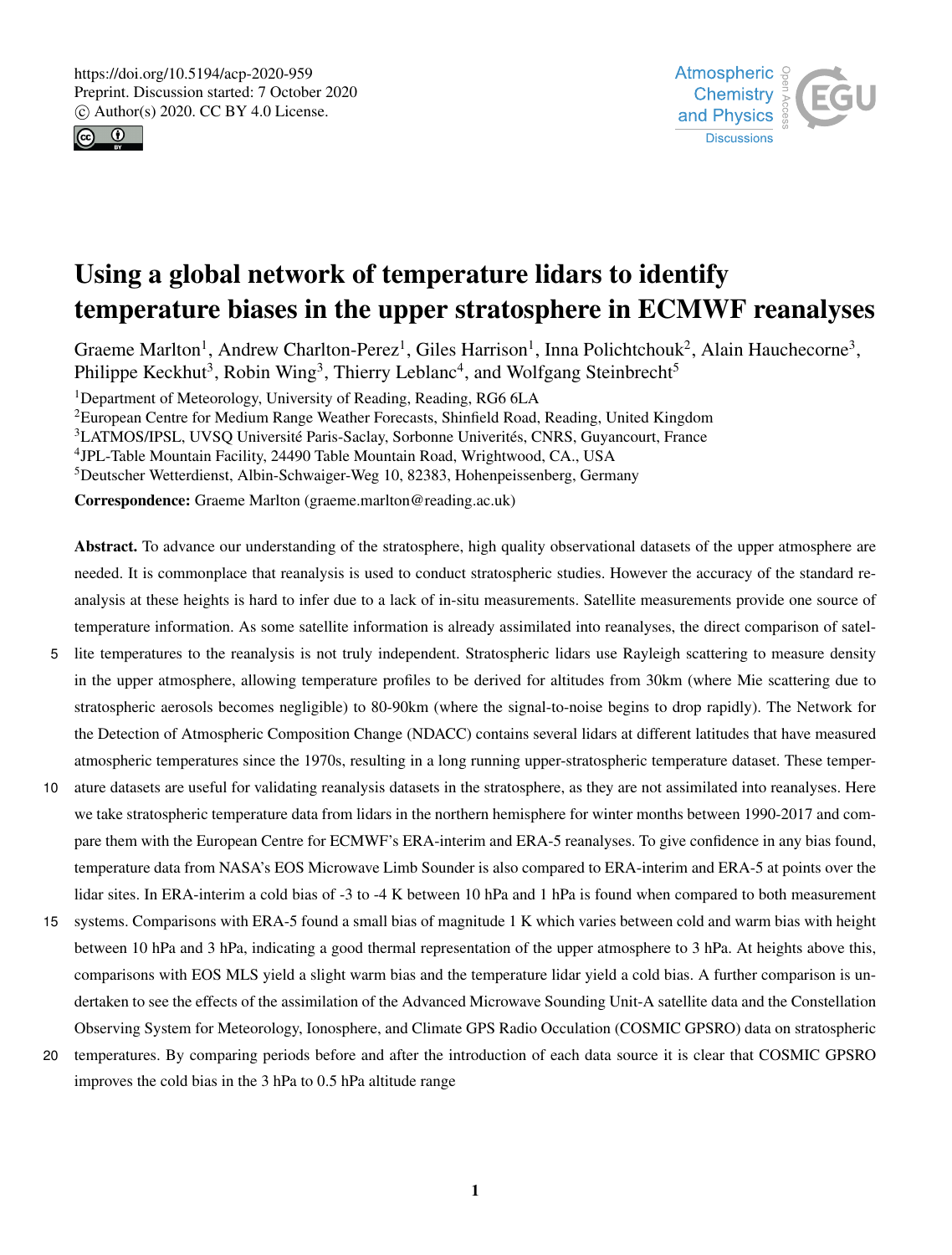



*Copyright statement.* TEXT

#### 1 Introduction

The middle atmosphere influences the weather and climate in the troposphere e.g Domeisen (2019); Domeisen et al. (2019). Sudden Stratospheric Warmings (SSWs) can cause changes in the tropospheric flow for many weeks e.g. Charlton and Polvani 5 (2007) and the Quasi Biennial Oscillation (QBO), a 28 month switching in equatorial stratospheric winds, also affects the large scale processes in the troposphere e.g. Baldwin et al. (2001). Critical to our understanding of how these processes work are good observational datasets of the upper atmosphere. Often reanalysis datasets such as the European Centre for Medium range Weather Forecasts' (ECMWF) ReAnalaysis (ERA) datasets (Dee et al., 2011) or the US National Centre for Atmospheric Research (NCAR) reanalysis (Kalnay et al., 1996) amongst many others are used for stratospheric studies on a global scale as 10 shown for example in Fujiwara et al. (2017); Seviour et al. (2012); Lee et al. (2019); Skerlak et al. (2014); Butler et al. (2015).

To create reanalysis datasets, a large amount of temperature data is assimilated from satellite and in-situ measurements. In the middle and upper stratosphere the number of temperature observations is somewhat limited. This makes diagnosing bias in a reanalysis dataset more difficult. Radiosondes, small balloon borne instrument packages, which provide in-situ temperature profiles up to heights of about 30 km are launched from thousands of locations daily, giving a wealth of information that

15 is assimilated in the lower and middle atmosphere. Simmons et al. (2020) undertook a study examining the performance of ERA-5, the ECMWF's most recent reanalysis dataset using radiosonde data. However there were height limitations due to the maximum height of available radiosonde data, The technique also had the potential to be biased due to the assimilation of radiosonde observations within the reanalysis. Rocketsondes (Schmidlin, 1981) can reach heights of 100 km providing high resolution temperature information in the middle and upper atmosphere. Rocketsondes are not operationally assimilated due to 20 the significant installations and costs to launch, which leads to sparse temporal and spatial sampling.

There are numerous satellite techniques to retrieve temperature profiles of the upper atmosphere. Stratospheric sounding units (SSU) (Miller et al., 1980) derive temperature from radiances in  $CO<sub>2</sub>$  emissions. Similarly the Sounding of the Atmosphere using Broadband Emission Radiometry (SABER) instrument uses limb emissions from  $CO<sub>2</sub>$  to provide temperature observations in the mesosphere and thermosphere (Russell et al., 1999). The Aqua satellite combines data from Atmospheric

- 25 Infra-red Sounders (AIRS) with data from the Advanced Microwave Sounding Units (AMSU) to provide temperature profiles in the troposphere and stratosphere with 1 km vertical resolution (Susskind et al., 2006). The Microwave Limb Sounder (MLS) provides temperature data by observing the limb emission of several atmospheric gases and aerosols (Waters et al., 2006). Low Earth orbiters such as those in the Constellation Observing System for Meteorology, Ionosphere and Climate (COSMIC) can derive atmospheric properties such as temperature, pressure and water vapour using GPS Radio Occulation (GPSRO) up
- 30 to 40 km (Kuo et al., 2001). As COSMIC is a constellation of satellites it retrieves thousands of randomly sampled temperature profiles daily across the globe. Many such techniques are assimilated into reanalysis making it hard to make an unbiased comparison.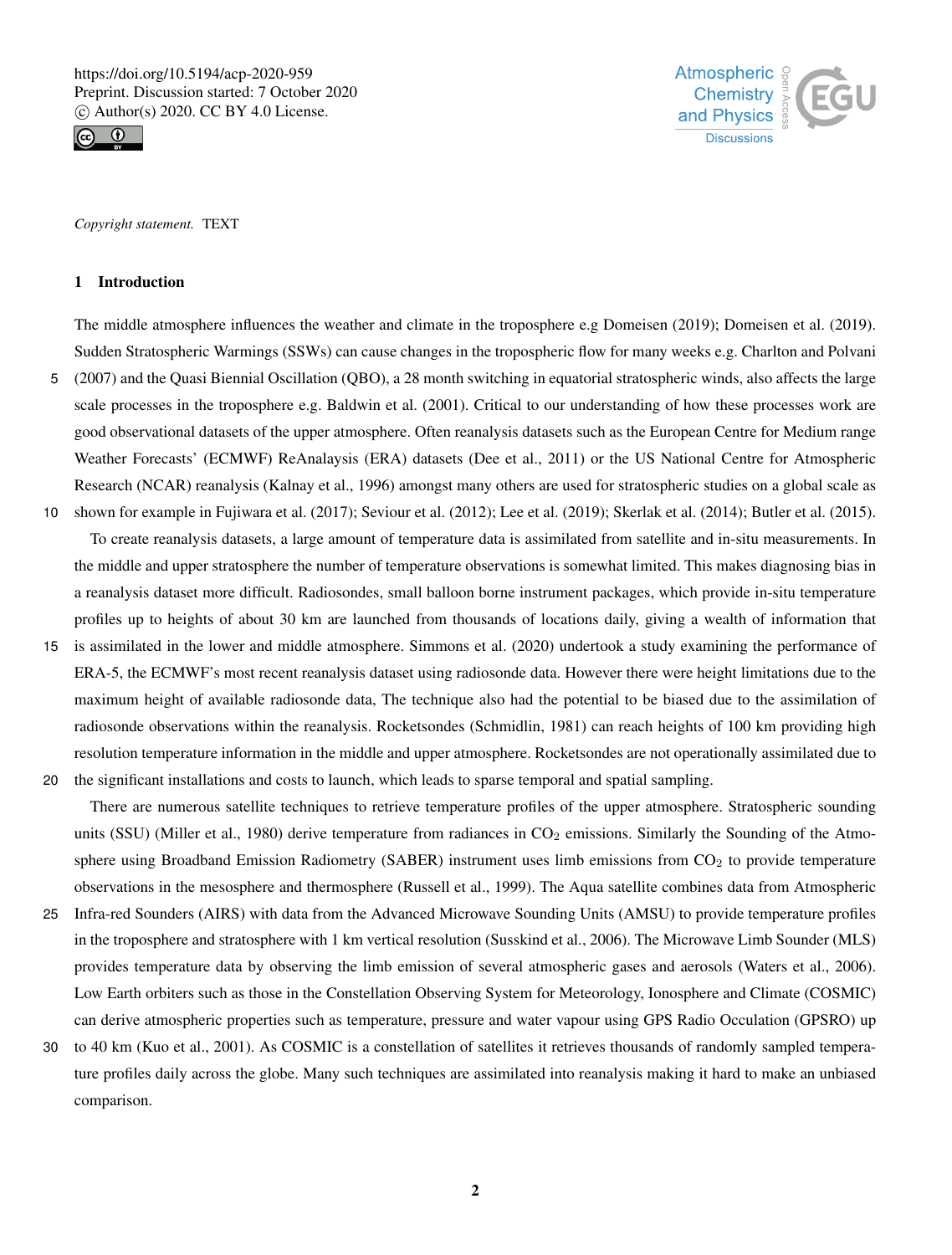



Another source of middle atmosphere temperature measurements is from Rayleigh temperature lidars. These temperature lidars use Rayleigh scattering properties of the atmosphere above the stratospheric aerosol layer (>30 km) to infer density and, by assuming hydrostatic equilibrium, temperature (Hauchecorne and Chanin, 1980). There are several Rayleigh lidars across the globe based at participating sites in the Network for the Detection of Atmospheric Composition Change (NDACC). A small handful have been making temperature profile measurements between 30 km and 90 km for at least three decades. Furthermore

5 the lidar temperature profiles are not assimilated into reanalysis making them independent for numerical dataset comparisons. Le Pichon et al. (2015) compared 6 months of Rayleigh temperature lidar data with ECMWF reanalysis data and found good agreement.

In this paper, we use temperature data from four lidars and compare it to temperature data from the ECMWF's ERA-interim and ERA5 reanalysis packages over three decades to identify temperature bias for stratospheric studies. To add confidence

10 to the identified bias the same comparison will also be undertaken with temperature data from the National Aeronautics and Space Administrations (NASA) Earth Observing System Microwave Limb Sounder (EOS MLS). EOS MLS is one of the few satellite temperature datasets which is not assimilated into ECMWF reanalysis.

The reanalysis packages cover long time periods over which the quantity and types of data assimilated has increased. Poli et al. (2010) showed that inclusion of GPSRO data improved temperature bias in the upper stratosphere and lower troposphere.

15 Hence, further analysis will be undertaken comparing ERA-interim and ERA5 before and after the inclusion of GPSRO data from the COSMIC constellation at the end of 2006. Simmons et al. (2020) also found that the inclusion of AMSU-A data in 2000 caused a increase in cold bias in ERA-5, which we examine here also.

## 2 Dataset description

# 2.1 Stratospheric Temperature Lidar

- 20 Atmospheric lidar remote sensing uses light scattering of the molecules and particles. A laser pulse is emitted into the atmosphere where it is scattered and absorbed by the molecules and particles. The fraction of light backscattered towards the instrument on the ground is collected by a telescope and sampled as a function of time, which, knowing the speed of light, translates into altitude. In the absence of particulate matter (typically above 30-35 km), and after several corrections (e.g., non-linearity and range corrections, background noise extraction, molecular extinction and absorption corrections), the lidar
- 25 signal is proportional to the air density. With the assumption that the atmosphere is an ideal gas in hydrostatic balance, the atmospheric temperature profile is then retrieved by integrating the measured relative density downward from the highest usable data point (Hauchecorne and Chanin, 1980) . At the top of the profile (typically, in the mesosphere), an a priori temperature and density or pressure is needed to initialize the downward integration.

At mesospheric altitudes, empirical models such as the Committee on Space Research's International Reference atmosphere 30 (CIRA)-86 (Fleming et al., 1988) or the Naval Research Laboratory's Mass Spectrometer and Incoherent Scattering Radar model (NRL MSISE-00) (Picone et al., 2002) are typically used for the a priori. Because of tides and gravity waves, mesospheric temperatures can be highly-variable at small spatio-temporal scales (Jenkins et al., 1987), and these models often do not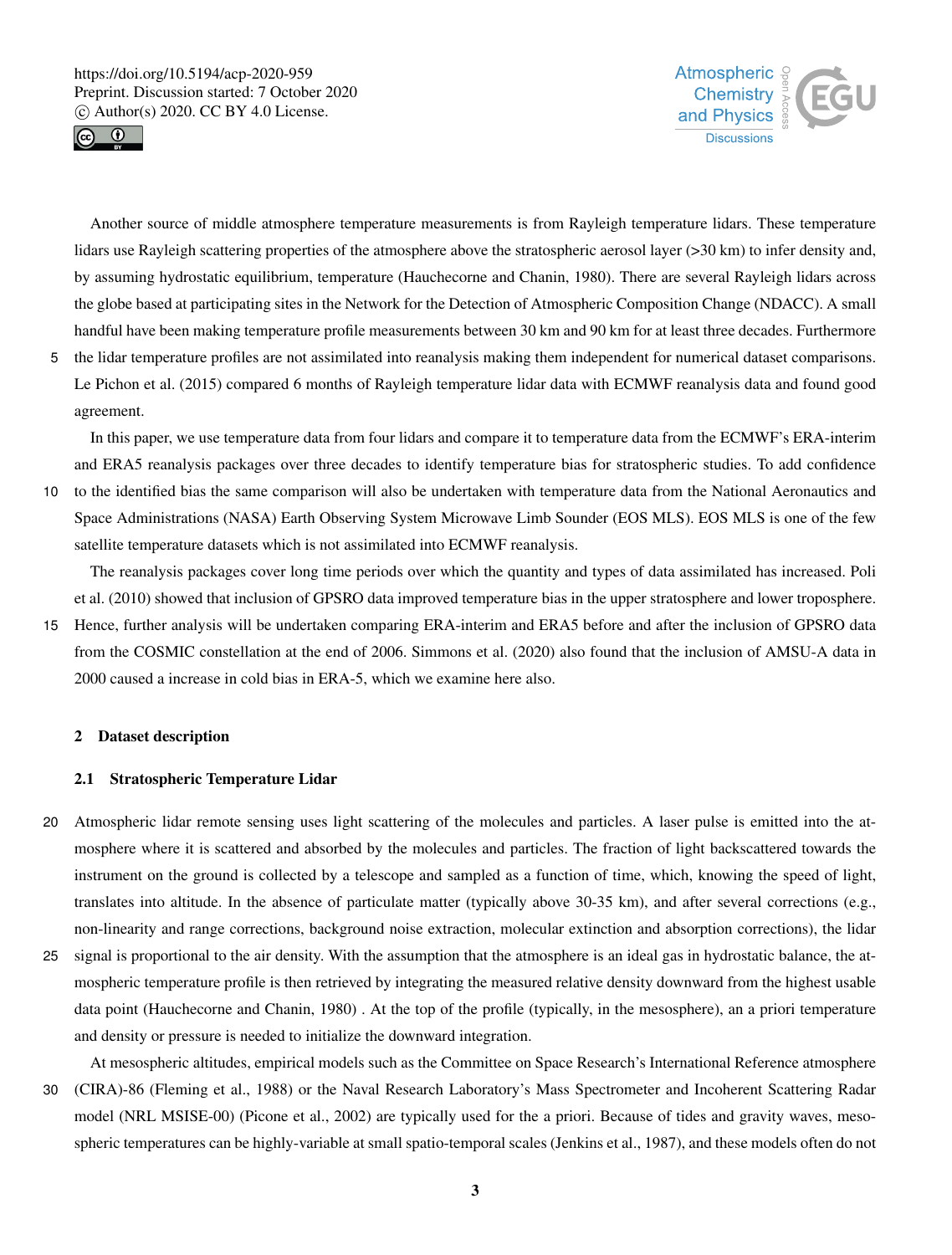



represent well the state of the atmosphere measured by lidar at a given time and location, resulting in a temperature uncertainty of up to 10-20 K at the altitude of initialization. This uncertainty decreases exponentially as the profile is integrated downward, resulting in a typical temperature uncertainty of 1-2 K 15 km below the top of the profile due to the a priori (Leblanc et al., 2016). In order to avoid misinterpretation of the lidar profile and its influence by the a priori, the top 10 km of the profiles are often excluded from published datasets (Wing et al., 2018).

- 5 Another important source of temperature uncertainty is signal detection noise which is negligible at the bottom of the profile where the signal-to-noise ratio is high, but can increase to 10 K at the top of the profile where signal-to-noise ratio lowers. Because of its random nature, vertical and temporal averaging can reduce detection noise significantly. Background noise correction and signal non-linearity correction are two other sources of uncertainty. Just like a priori and detection noise uncertainty, the background noise correction uncertainty is negligible at the bottom of the profile and increases as we approach
- 10 the top of the profile. On the other hand, uncertainty owed to non-linearity correction maximizes at the bottom of the profile (typically less than 2 K), and becomes negligible a few km above.

It should be stressed that each lidar instrument is different and the various contributions to total uncertainty can vary widely depending on the instrument considered (Leblanc et al., 2016). For the comparisons undertaken here, we selected the four longest datasets of the dozen backscatter temperature lidar datasets available at NDACC. These datasets span at least 10 years

- 15 and have frequent temperature profiles during that period (see table 1). The instruments are located at the German Weather Service observatory of Hohenpeissenberg (HOH) (Steinbrecht et al., 2009), Germany, the Observatoire de Haute Provence (OHP) (Hauchecorne, 1995), France, the JPL-Table Mountain Facility (TMF) (Ferrare et al., 1995), California, and Mauna Loa Observatory (MLO) (Li et al., 2008), Hawaii. All four instruments have very similar power and performance specifications, and follow a similar mode of operation (a few hours per night, 1 to 4 times per week, weather permitting), making it easier
- 20 to include into a consistent ground-based reference combined dataset. For these instruments, the temperature total uncertainty ranges from 2-3 K at 30 km to less than 1-2 K between 35 and 55 km, and then back up to 2-5 K in the mid-mesosphere, and up to 20 K near the initialization altitude (80-95 km).

Validating Rayleigh temperature lidar measurements in the upper stratosphere and mesosphere can be difficult due to a lack of reference temperature observations at these altitudes. Occasional comparisons with rocketsonde measurements showed

- 25 temperature differences of 2-5 K in the lower mesosphere (e.g., Schmidlin (1981); Ferrare et al. (1995)). Over the past two decades, the performance of Rayleigh temperature lidars has been evaluated mainly by comparison with satellite measurements during which they served as the ground-based reference. These inter-comparisons typically yield lidar-satellite differences not exceeding 2-4 K between 30 and 60 km ( e.g. Wang et al. (1992); Ferrare et al. (1995); Wu et al. (2003); Sica et al. (2008); García-Comas et al. (2014); Stiller et al. (2012)). At the bottom end of the profiles (below 30-35 km), the lidars have been
- 30 compared to radiosonde measurements (e.g. Ferrare et al. (1995)). In the presence of aerosols, Rayleigh backscatter lidars yield a significant cold bias (the thicker the aerosols, the colder the bias). The TMF and MLO instruments include an additional vibrational Raman backscatter channel, i.e., unimpacted by aerosol backscatter, which allows temperature retrieval down to 10 km (Gross et al., 1997; Leblanc et al., 2016), but with a remaining slight cold bias (1-4 K) due to aerosol extinction. For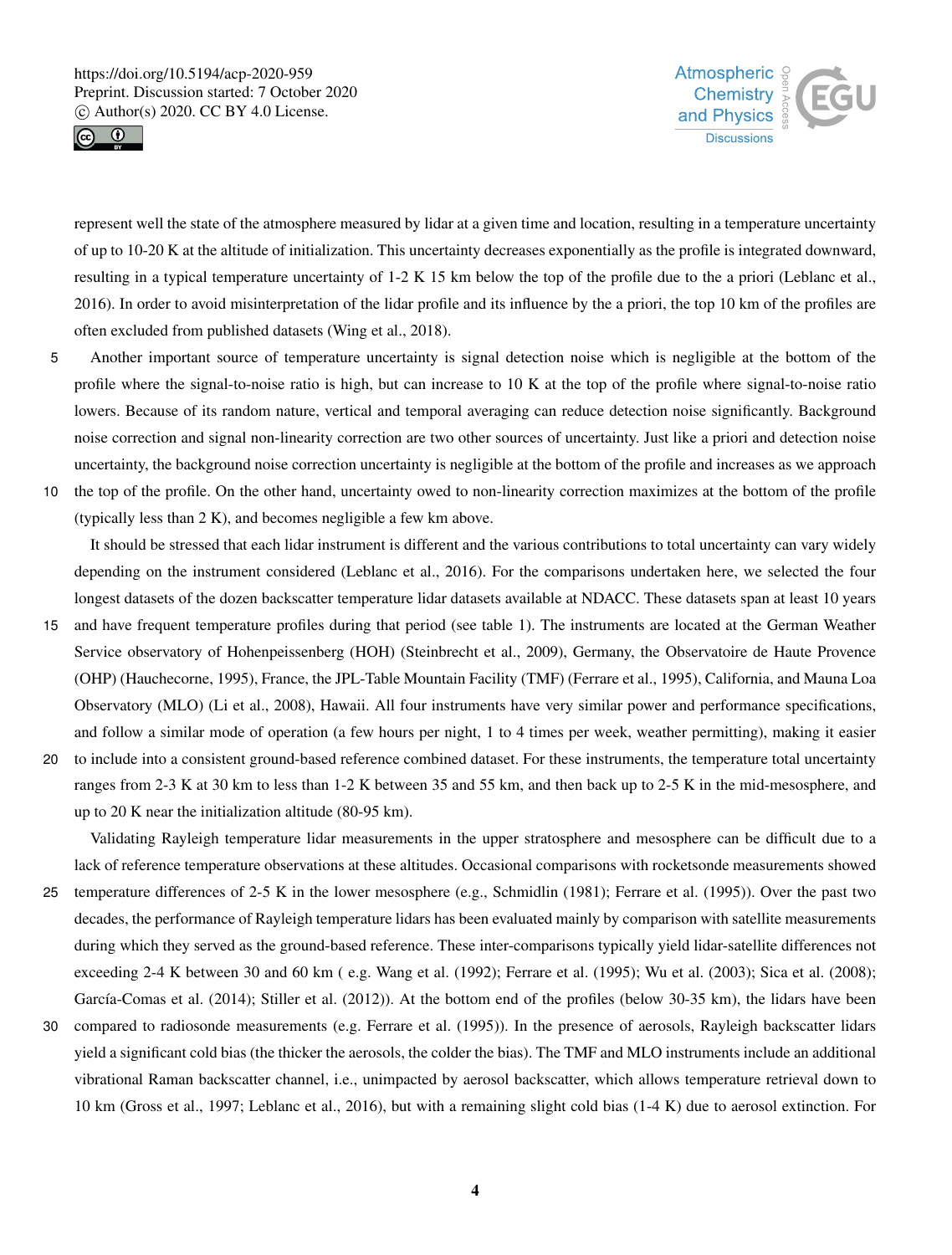



these two lidars the reanalysis packages described in section 2.3 will be compared for greater altitude ranges than the HOH and OHP lidars.

To fill the need for additional validation, one method frequently used within NDACC is to deploy a mobile lidar from site to site to blind-test the lidar instruments permanently deployed at these locations. One of such "traveling standards" is operated 5 by the NASA Goddard Space Flight Centre (GSFC) (McGee et al., 1995) and has been used to validate the lidar instruments at HOH, OHP, TMF, and MLO (Ferrare et al., 1995; Leblanc et al., 1998; Keckhut et al., 2004). During these campaigns, temperature differences between the lidars did not exceed 4 K in the 25-60 km altitude range, with typical differences of +/-2 K.

# 2.2 Microwave Limb Sounder

- 10 The NASA EOS MLS was launched on the 14th July 2004 and became operational on the 14th August 2004. It works by observing millimetre and sub-millimetre thermal emission along the limb of the atmosphere. It is in a low polar orbit allowing it to orbit the earth 15 times a day, crossing the equator near to local noon and midnight. It is designed to measure several atmospheric gases and aerosols in the upper troposphere, stratosphere and mesosphere (Waters et al., 2006). It uses the emission from oxygen to provide temperature and pressure measurements; the precision of the measurement is given in Waters et al.
- 15 (2006) to be 0.5-1 K between 300 and 0.001 hPa, where it has a vertical resolution between 4-8 km. Initial comparisons by Froidevaux et al. (2006) with other satellite retrievals of temperature found that EOS MLS had a 1-2 K warm bias. A more thorough comparison made by Schwartz et al. (2008) compared EOS MLS temperature retrievals to those from radiosondes, several satellites, and from GPSRO. It was found that from 0.0001 hPa to 0.3 hPa that temperature bias could range from -9 to 0K with temperature precision ranging from  $\pm 1$  to  $\pm 2.5$  K. A further study by Wing et al. (2018) found that the bias in
- 20 wintertime MLS was  $\pm 10$  K and  $\pm 4$  K in the summertime. At 1 hPa warm biases from 0 to 5K were found. From 3.16 hPa down to 316 hPa precision was found to be less than  $\pm 1$  K and biases were between -2 and 1.5 K. Thus, at pressure heights of 3 hPa and below the EOS MLS satellite has a similar bias to that of the temperature lidar at the same observing height.

#### 2.3 European Centre for Medium Range Forecasting data

A reanalysis dataset is generated by combining many different historical measurements using data assimilation to create an 25 accurate numerical representation of the Earth's atmosphere at a given time. ERA interim spans from 1979 to present and at the time of writing runs 2-3 months behind real time. It is described in Dee et al. (2011) and has 60 model levels with an approximate 79 km horizontal grid resolution and 6 hour analysis windows and is based on the Integrated Forecasting System (IFS) cycle 31R2. Due to the temporal range of the ERA-interim reanalysis we are able to compare the entire temperature lidar datasets shown in table 1.

The ERA-5 is the 5th generation reanalysis created by the ECMWF and replaces ERA-interim. The new ERA-5 reanalysis, based on IFS cycle 41r2 (ECMWF, 2016) has 137 model levels from the surface to 0.01 hPa and a global horizontal resolution of 31 km, compared to ERA Interim's 60 model levels and 79 km horizontal resolution. Other improved features are the inclusion of more measurements and improved bias correction techniques to assimilate them and better climate forcings (Hersbach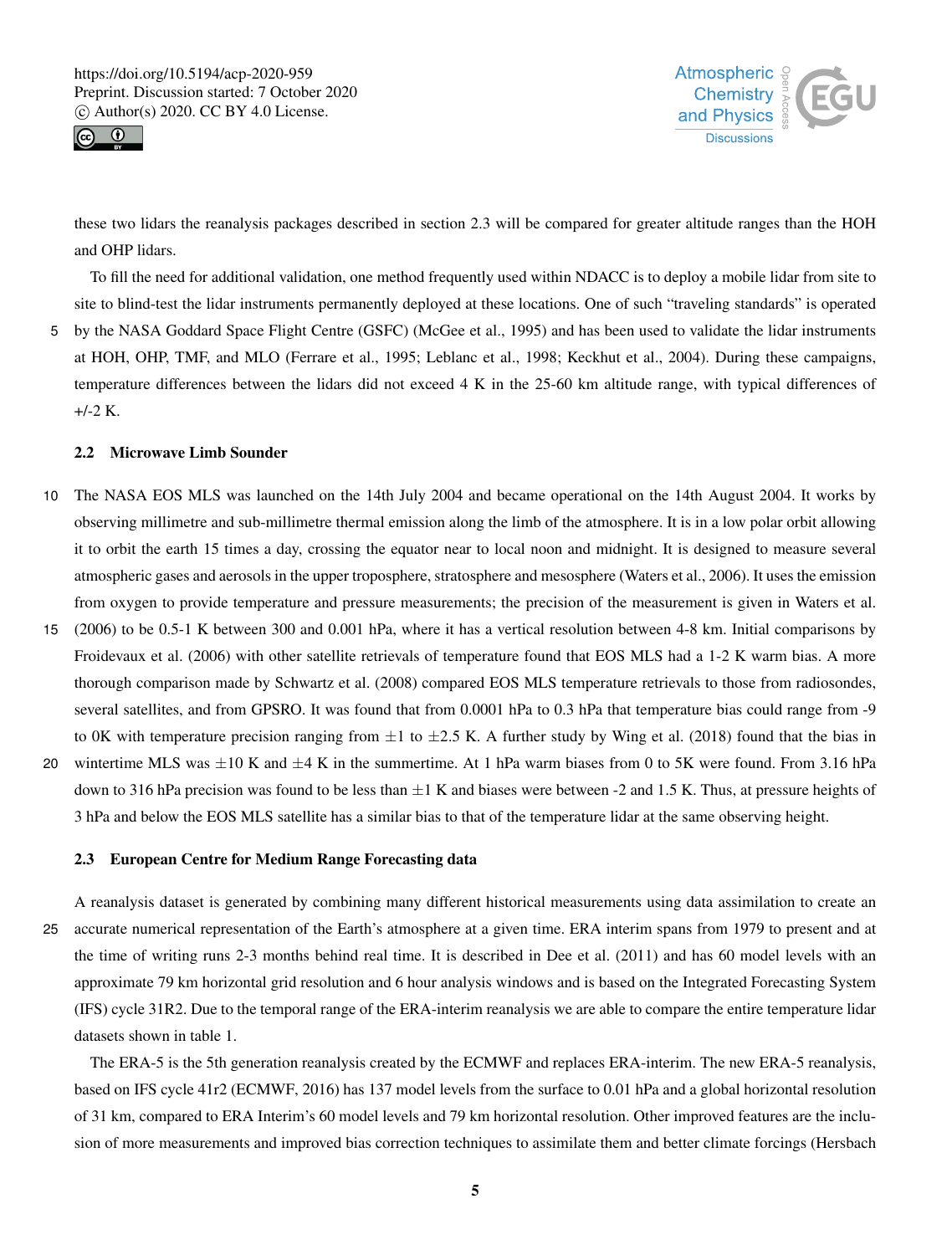



5 and Dee, 2016). Dee et al. (2011) state that during December 2006 GPSRO data from the COSMIC constellation was included in reanalysis datasets and that the variability in these datasets was much improved after this time (Poli et al., 2010). For the second part of the analysis, comparisons with both ERA-interim and ERA-5 before and after the inclusion of COSMIC GPSRO data will be undertaken. In a previous study by Poli et al. (2010) the comparison was made between 200 hPa and 100 hPa. Here the comparison will be made at 100 hPa and above.

## 10 3 ERA-interim comparisons

In this section MLS and lidar profiles will be compared with temperature profiles from ERA-interim. For all of our comparisons we will only focus on the Northern Hemisphere winter months between October and March. Stratospheric variability increases during these months and we examine whether this variability is present within the reanalyses. The lidar temperature profiles were interpolated onto ERA-interim's model levels using geopotential height  $Z$ , for time steps that were closest to the mid-

- 15 point of the lidar's profile acquisition period. Due to differences of 0.4 km to 1 km between geometric height, the height co-ordinate used by the lidars, and  $Z$  at the altitude range in this study the lidar's geometric height was converted to  $Z$  prior to the interpolation. The height resolution for ERA-interim at these heights is approximately 1.5 km at 10 hPa and 3 km at 1 hPa. For this comparison we use lidar and reanalysis profiles for the full temporal lidar temperature profile range shown in table 1. Figure 1 panels (a-d) shows matched mean temperature profiles from both lidar (red) and ERA-interim (blue) for the
- 20 lidar sites at Hohenpeissenburg, Mauna-Loa, OHP and Table Mountain Observatory respectively. Panels e-h show the mean of the matched differences for the corresponding lidars a-d. ERA-interim at the points studied here has a cold bias in the region of -3 to -4 K. Red dots show where the mean difference is significantly different from zero at the 95% significance level. For Hohenpeissenburg, OHP and Table Mountain Observatory, the peak cold bias is centred between 10hPa and 1hPa. For Mauna Loa the cold bias extends down to the 100 hPa pressure surface. Reasons for this could be due to Hohenpeissenburg and Table
- 25 Mountain Observatory being at higher latitudes than the tropically positioned Mauna-Loa station where the structure of the middle atmosphere differs slightly. In all cases above 1 hPa ERA-interim is much warmer as it approaches 0.1 hPa.

A similar analysis was performed using the EOS MLS data. The EOS MLS temperature data was first sorted so that only night time passes within  $2.5^{\circ}$  of each temperature lidar were retained. The remaining EOS MLS temperature profiles were interpolated on to ERA-interim's model levels using  $Z$  from the reanalysis package for time steps that were closest and less

30 than 3 hours apart. Due to EOS MLS only being launched in 2004 the results of the ERA-interim and MLS comparison shown in figure 2 are for the years 2004 to 2017. Figure 2 shows matched mean temperature profiles from both MLS (red) and ERA-interim (blue) for lidar sites at Hohenpeissenburg, Mauna-Loa, OHP and Table Mountain Observatory respectively. Panels (e-g) show the mean of the matched differences for MLS over the 4 lidar sites. The cold bias seen in figure 1 between 1 hPa and 10 hPa is still present. However the size of the bias is smaller with a cold bias of -1 to -2 K. For comparisons over Hohenpeissenburg and OHP (panels e and g) the cold bias detected by the MLS is reduced when compared to that of the lidar. Between 10 hPa and 100 hPa MLS observes a warm bias of 1 K in ERA-interim which cannot be verified by the temperature lidar at these two locations. For comparisons with Table mountain observatory and Mauna-Loa a cold bias is also observed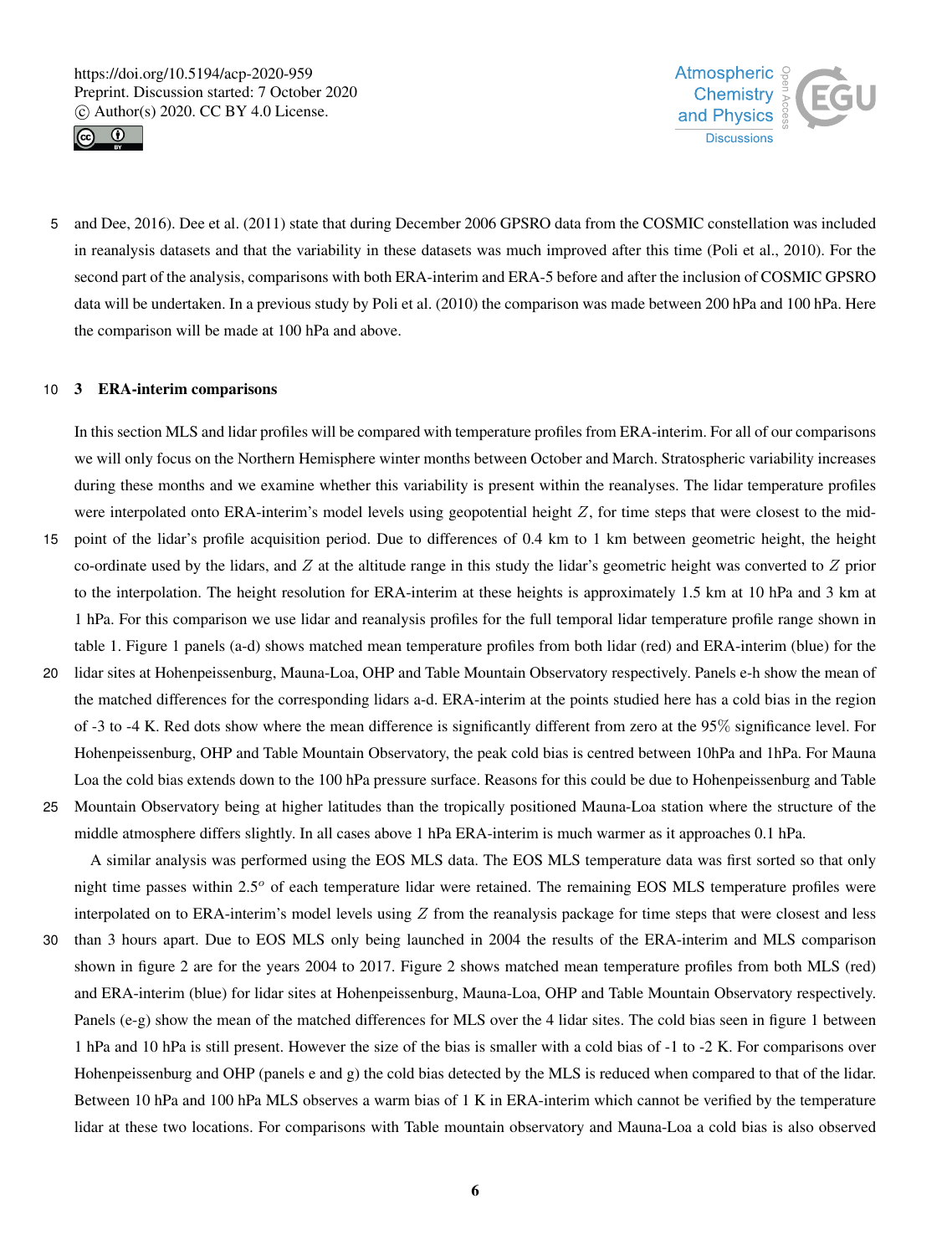



from 1 hPa down to 100 hPa similar to the bias found by the lidar at these two sites. The only difference is that the magnitude 5 of the bias is reduced by 1-2 K. This may be due to the warm bias of EOS MLS at these heights as shown in Schwartz et al. (2008). This demonstrates evidence of a systematic bias between the lidar and MLS measurement technologies. Simmons et al. (2020) compared the global mean temperature from ERA-interim with global mean radiosonde data between 15 hPa and 7 hPa and 7 hPa and above. Here our results agree with a cold bias seen in Simmons et al. (2020)'s results at 7 hPa and above. For the 15 hPa to 7 hPa range, Simmons et al. (2020) found that there was a slight warm bias of 0.5 K. Figure 1 panels (e) and (h) 10 and figure 2 panels (e,g and h) show evidence towards this.

In brief conclusion two independent observation methods have shown that a cold bias exists between 1 and 10 hPa in ERAinterim over Hohenpeissenburg and OHP lidar and between 1 and 100 hPa for the Table Mountain observatory and Manua-Loa sites. The reason for the difference in the magnitude of the bias is likely down to the differences in measurement technology. As discussed in section 2, the MLS has been found to exhibit a warm bias between 1 and 3 hPa (Schwartz et al., 2008), which

15 may be the reason for a smaller cold bias than detected with the lidar.

## 4 ERA-5 Comparisons

To compare the temperature biases in ERA-5 with those in ERA-Interim we repeat the comparison in a similar manner. The temperature lidar data was interpolated, accounting for geometric height, onto ERA-5 model levels using Z for the nearest analysis window to the mid point of the lidar acquisition window. Figure 3 panels (a-d) show the mean temperature profiles of

- 20 the lidar in red and ERA-5 in blue up to a height of 0.5 hPa for the winter months, October-March for the period 1990-2017. At first inspection ERA5 profiles track the lidar profiles more than those of ERA-interim (figure 1). Figure 3 panels (e-h) show the mean of matched differences with height; red dots show when the mean difference is different from zero at the 95% significance level inferred by a single sample t-test. The temperature biases are significantly smaller than in ERA-interim. For the Mauna-Loa and Table mountain sites the temperature bias is very close to zero up to the 3 hPa pressure surface. Above this
- 25 height a cold bias, which increased to -5 K is observed at all four sites. Hohenpeissenburg shows smaller temperature biases which vary by 1 K about zero. OHP shows a smaller varying cool bias about -2 K up to 3 hPa. When we consider that the measurement accuracy of the lidar is  $\pm 2$  K, ERA5 gives a good thermal representation of the atmosphere up to 3 hPa.

Figure 4 shows the temperature comparisons against MLS for the period 2004 to 2017; the data was interpolated on to the ERA5 model data using the same method as discussed in section 3. MLS and ERA-5 show good agreement at all sites at all

30 heights. Figure 4 panels (e-h) show that at the Hohenpeissenburg and OHP site there is a slight warm bias, which peaks at 1 K at 3 hPa. The temperature bias at Table Mountain Observatory (g) varies about zero but peaks at 3 hPa similar to the OHP and Hohenpeissenburg sites. The temperature bias at the Mauna Loa observatory in (f) varies about zero by approximately 0.5 K over the height range studied. The uncertainties in the bias are larger for MLS at higher altitudes which is shown by the increased breadth in the shading in figure 4 panels (e-h). This is likely due to the accuracies of MLS previously discussed. In addition, MLS was found to have a warm bias (Schwartz et al., 2008) between 0.3 hPa and 3 hPa which is seen here. Further to this MLS shows an oscillation with heights that is not seen in the lidar data. Simmons et al. (2020) compared the global mean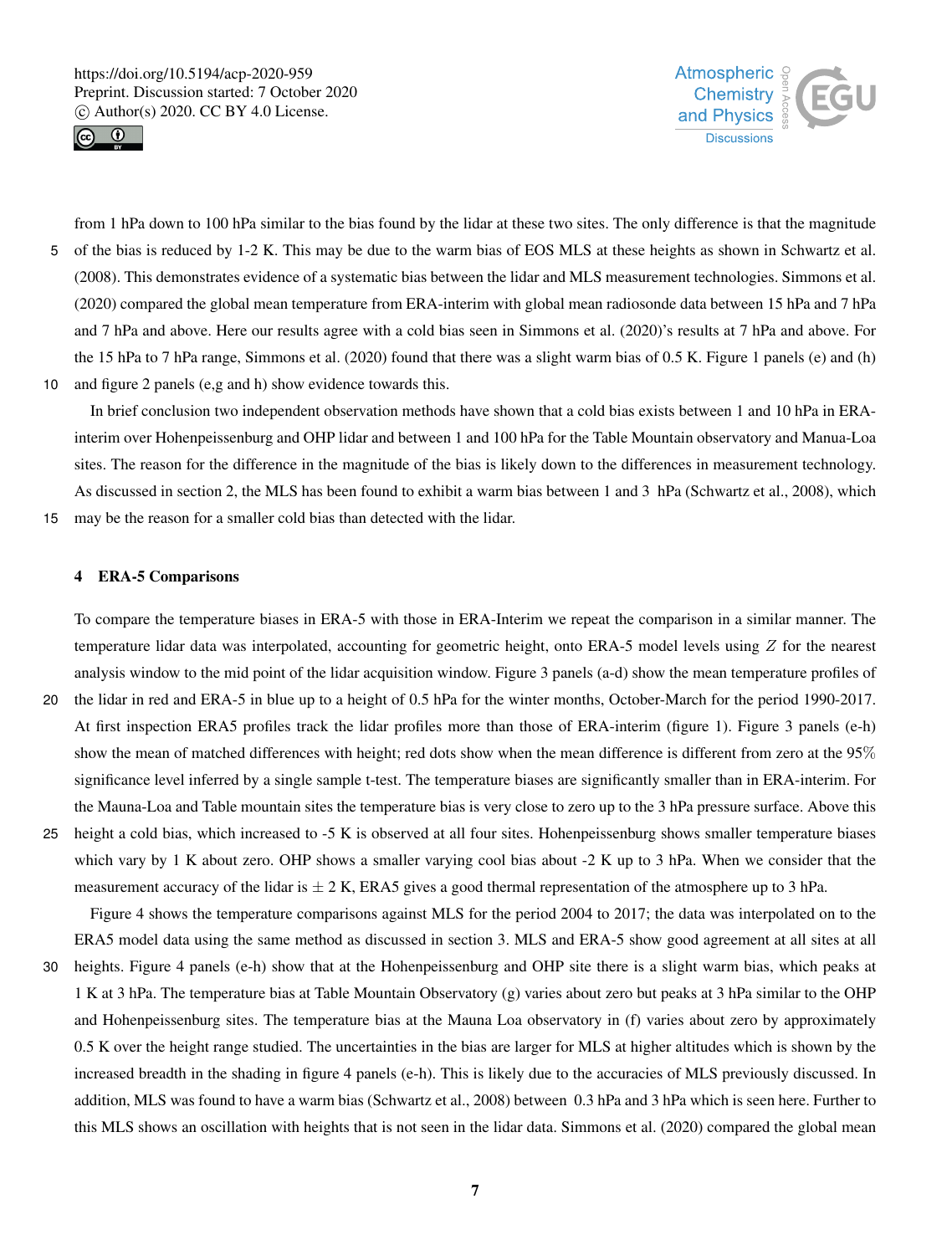



temperature from ERA-5 with global mean radiosonde data from 15 hPa upwards and found that performance was similar to 5 ERA-interim pre 2000. A cold bias of -2 K was found above 7 hPa and a slight warm bias of less than 0.5 K between 7-15 hPa for ERA-5. Between 2000 and 2007 there was an increase in the cold bias making the bias -3 K and -0.5 K for the layers 7 hPa and above and 7-15 hPa respectively. Simmons et al. (2020) believed that this may be due to the introduction of the AMSU-A satellite (Aumann et al., 2003) data stream at the beginning of the period. Post 2007, after the introduction of GPSRO data, Simmons et al. (2020) shows the temperature bias above 7 hPa to be -1.5 K and less than -0.5 K between 7-15 hPa. As our 10 comparisons using the lidar span 1990 to 2017 we do see some aspects of Simmons et al. (2020)'s results in that a cold bias is observed above 7 hPa and the temperature bias is small in the 7-15 hPa range. However, due to our methodology of averaging

over 30 years for the lidar data it is hard to see if the increase in bias during 2000-2007 is present. Due to the time period of the MLS such a comparison is not possible

- MLS and ERA-5 temperatures agree well over the height ranges studied. The temperature lidar agrees up to 3 hPa with a cold 15 bias observed above this. One reason MLS may not detect this cold bias is due to the fact it exhibits a warm bias, counteracting the cold bias at heights above 3 hPa (Schwartz et al., 2008). Aside from the two differing measurement techniques, the main difference in this study is that the lidar dataset is almost double the length of the EOS MLS dataset- temperature lidars have been used since the 1990s and EOS MLS only became operational in 2004. During this time period other measurement technologies have been added to those already assimilated by reanalysis datasets. It could be that the cold bias observed by the lidar above 20 3 hPa in ERA-5 is from an earlier time period in the dataset where observations were more sparse. We check this in the next
- section by examining temperature bias inferred by the lidar over three different time periods.

#### 5 ERA performance due to Assimilation of Satellite data

In December 2006 the COSMIC constellation was launched and later that month GPSRO data was made available to assimilate into the ECMWF IFS models (Dee et al., 2011; Poli et al., 2010). Initial comparisons by Poli et al. (2010) showed that the 25 inclusion of COSMIC GPSRO data improved model performance in the upper troposphere and lower stratosphere. However this comparison was only undertaken between 200 hPa and 100 hPa. Its effect at 100 hPa was described in Cardinali and Healy (2014) who found that the introduction of COSMIC GPSRO showed signs of improvement at higher levels. Also Simmons et al. (2020) showed a change in ERA-5 temperature bias at the inclusion of the AMSU-A satellite data. Here, an analysis is undertaken which will compare ERA-interim and ERA5 data to the lidar data both pre 1st January 2000, 1st January 2000 to

30 1st January 2007 and post 1st January 2007 to see how the introduction of AMSU-A and COSMIC GPSRO data effects upper stratosphere temperatures in ERA 5 and ERA-interim. Figure 5 shows temperature difference between ERA-interim and the temperature lidar in this study for pre 2000 (green),

2000 to 2007 (purple) and post 2007 (cyan) data. The cold temperature bias at Hohenheissenburg (a) and OHP (c) in ERAinterim does not seem to affected significantly by either of AMSU-A or COSMIC GPSRO data. At Mauna-Loa between 5-10 hPa there is an increase in the cold bias from -1 to -2 K post 2000 which maybe due to the introduction of AMSU-A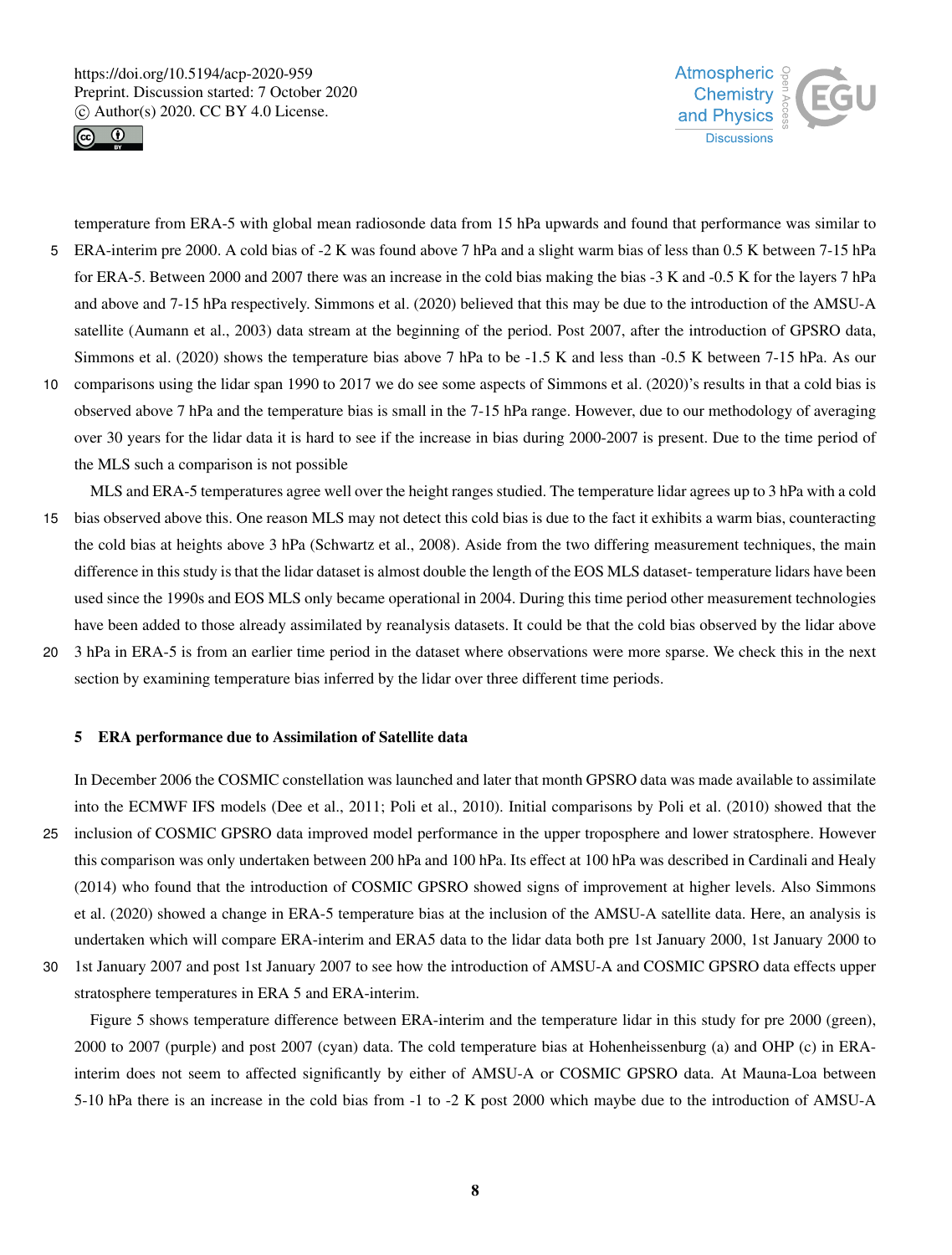



satellite. TMO in panel (d) of figure 5 is the only site which shows significant improvement due to the inclusion of AMSU-A 5 and COSMIC GPSRO with a pre 2000 cold bias of -6 K and a post 2007 bias of -3 K.

Figure 6 shows the temperature difference between ERA-5 and the temperature lidar data in this study for pre 2000 (green), 2000 to 2007 (purple) and post 2007 (cyan) data. For Hohenpeissenburg, Mauna-loa and OHP the introduction of AMSU-A data appears to have little effect on the temperature bias at these heights. The only significant improvement is a reduction in warm bias at 5 hPa at Mauna-Loa. Table mountain in panel (d) shows significant differences- the cold bias above 3 hPa is

- 10 reduced to under -5 K and the cold bias between 5 hPa and 10 hPa has switched to a warm bias of 1 K, an overall improvement. The temperature bias at TMO is further improved post 2007 with temperature biases of  $\pm$  1.5 K between 1 and 100 hPa. For the Hohenpeissenburg site, although the cold bias has been reduced above 3 hPa for the post 2007 periods, the cold bias in the 3-10 hPa range has increased. There are no significant changes between the 2000 and 2007 and post 2007 values for Mauna-Loa and for OHP the cold bias increases to -2 K post 2007.
- 15 In summary, the cold temperature bias in ERA5 above 3 hPa is reduced from 5 K to 1-3 K at 3 out of 4 of the sites post 2007 due to the inclusion of GPSRO and AMSU-A data. This demonstrates how a lengthy time set such as the temperature lidar can be used to assess the effect of the addition of different observation streams in reanalysis data sets in the upper atmosphere. When comparing these findings to that of Simmons et al. (2020) who showed an intensifying of the cold bias between 2000 and 2007 we see that in these comparisons this is not the case. The reasons for this may potentially be that the metric used in
- 20 Simmons et al. (2020) was the global mean radiosonde temperature with a bias correction applied. However, the radiosonde data had been assimilated into ERA-5 already and this combined with the bias correction may lead to the cold bias shown. Alternatively and more likely is that as a global average was used, this may not represent temperature bias at individual sites, as is shown here. It is well known that temperature bias across the globe at the heights considered here is not homogeneous.

## 6 Conclusions

- 25 In this work we have utilised both temperature lidar from the NDACC network and EOS MLS data, that are not assimilated into models, to identify temperature bias in the upper atmosphere of ECMWF reanalysis datasets. For comparisons with ERA-interim and the lidar, a cold bias of -3 to -4 K between 10 hPa and 1 hPa and a large warm bias above 1 hPa was found. Comparisons with MLS also yielded cold biases between 10 hPa and 1 hPa but size of the cold bias was smaller at 2-3 K. Given the warm bias from MLS and that both measurement technologies have an approximate accuracy of  $\pm 2$  K a fair assessment
- 30 of the cold bias in ERA-interim is between -4 to -2 K. Temperature bias between the lidar and ERA-5 were within  $\pm 1$  K to a height of 3 hPa and MLS showed similar agreement over the whole study height. Comparisons between ERA5 and MLS do hint at a slight warm bias at 3 hPa, although this is likely due to EOS MLS's bias at these height ranges. By splitting the lidar dataset into to three time periods, 1990-2000,2000-2007 and 2007 to 2017, it was found that the cold bias detected by the lidar above 3 hPa was reduced from 5 K to 2-3 K with the introduction of GPSRO in 2007.

From the comparisons here it can be stated that ERA-5 is much improved compared to ERA-interim and has a good thermodynamic representation of the upper stratosphere, when we consider the uncertainties in the lidar and MLS at these heights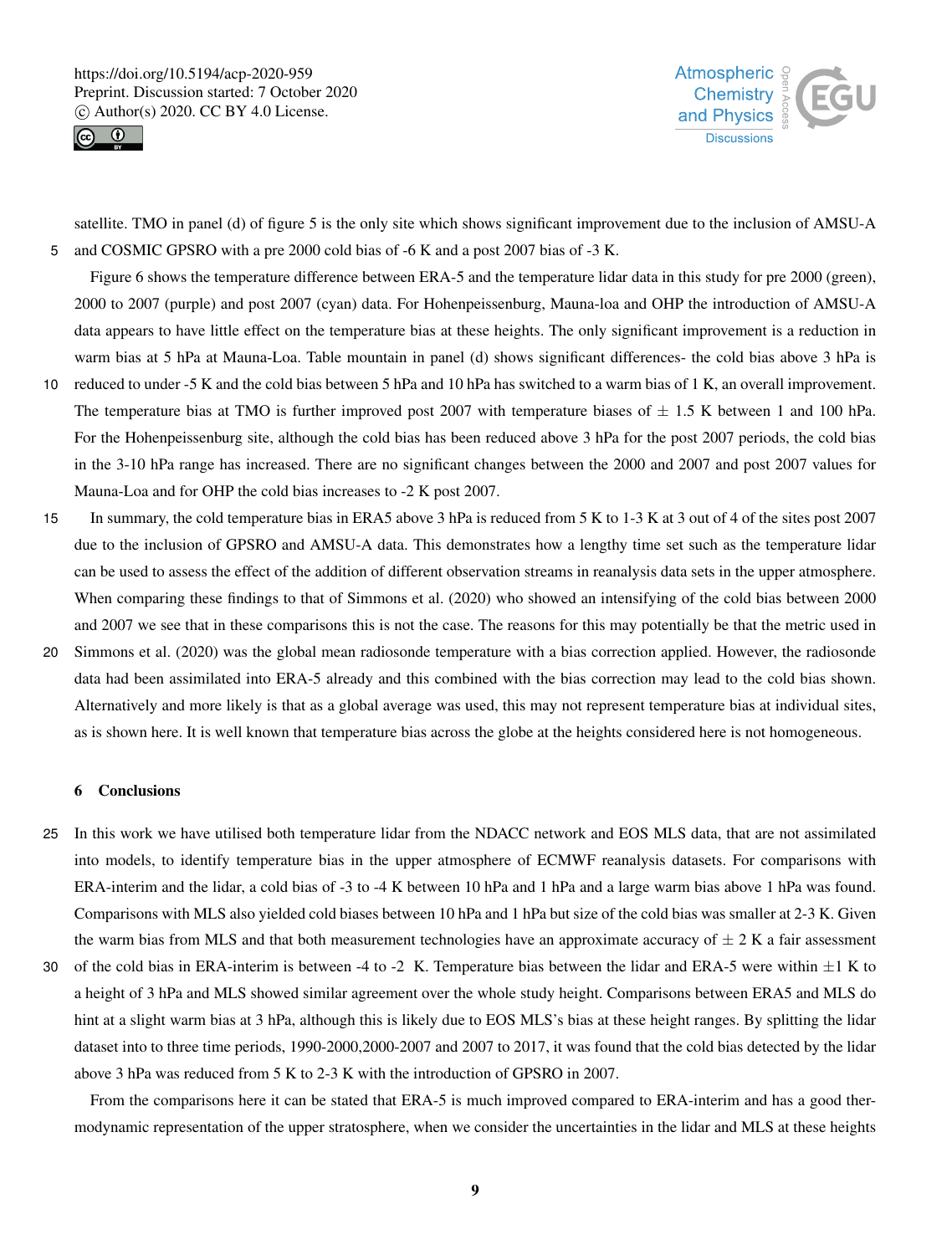



- 5 are  $\pm$  2 K, making it an excellent choice for further stratospheric studies or using it as reference with which to compare other models. However, a cold bias detected in ERA-5 by the lidar before the inclusion of GPSRO data should be accounted for. Using both temperature lidar and a non-assimilated satellite such as EOS MLS, both have their advantages. EOS MLS has global coverage albeit coarser vertical resolution, and observations over a shorter time period. The temperature lidars on the other hand, whilst limited to a few locations globally, have high vertical resolution measurements that have been made for
- 10 nearly 30 years, making them an important and useful tool for inferring temperature bias in reanalysis datasets. A future test could see the lidar networks used to explore modifications to reanalysis datasets such as testing the experimental ERA5.1 shown in Simmons et al. (2020)

*Data availability.* The temperature lidar data is available for public download through http://ndacc-lidar.org/index.php?id=70/Data.htm. The Microwave Limb Sounder data was available for public download at https://mls.jpl.nasa.gov/. ECMWF ERA-interim and ERA5 data 5 are available from the ECMWF MARS archive.

*Author contributions.* GJM extracted the datasets, performed the analysis and prepared the manuscript, RW provided and processed the OHP data, ACP, RGH, IP, AH and PK provided inputs into the analysis and preparation of the manuscript, TB provided MLO and TMO data and assisted with manuscript preparation, WS provided the HOH data and assisted with manuscript preparation.

*Competing interests.* There are no competing interests

10 *Acknowledgements.* This work was performed during the course of the ARISE2 collaborative infrastructure design study project funded by the European Commission H2020 program (grant number 653980, www.arise-project.eu).The authors also wish to acknowledge staff at the ECMWF for their discussions as this work advanced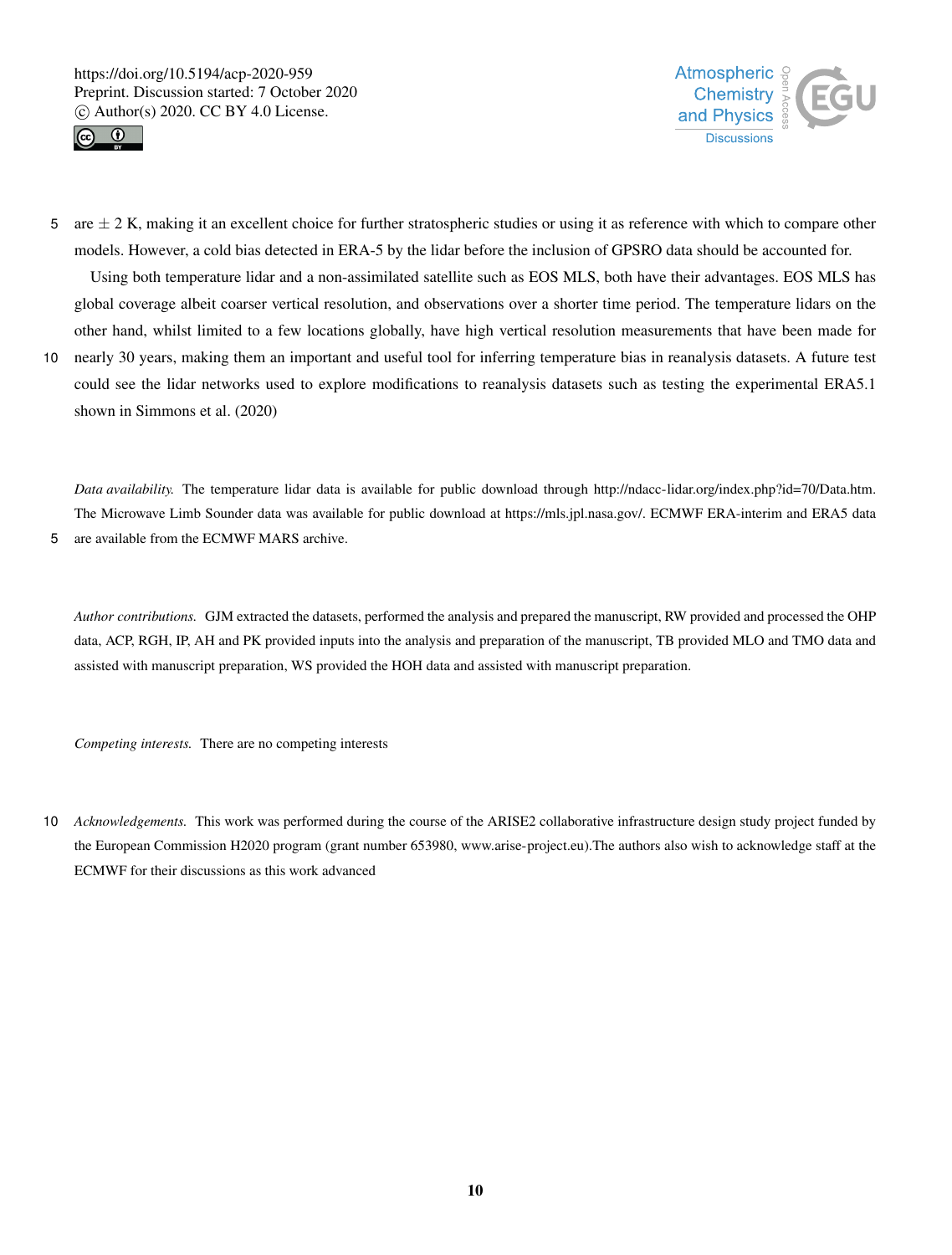



## References

Aumann, H. H., Chahine, M. T., Gautier, C., Goldberg, M. D., Kalnay, E., McMillin, L. M., Revercomb, H., Rosenkranz, P. W., Smith, W. L.,

- 15 Staelin, D. H., et al.: AIRS/AMSU/HSB on the Aqua mission: Design, science objectives, data products, and processing systems, IEEE Transactions on Geoscience and Remote Sensing, 41, 253–264, 2003.
	- Baldwin, M., Gray, L., Dunkerton, T., Hamilton, K., Haynes, P., Randel, W., Holton, J., Alexander, M., Hirota, I., Horinouchi, T., et al.: The quasi-biennial oscillation, Reviews of Geophysics, 39, 179–229, 2001.
- Butler, A. H., Seidel, D. J., Hardiman, S. C., Butchart, N., Birner, T., and Match, A.: Defining sudden stratospheric warmings, Bulletin of the 20 American Meteorological Society, 96, 1913–1928, 2015.
	- Cardinali, C. and Healy, S.: Impact of GPS radio occultation measurements in the ECMWF system using adjoint-based diagnostics, Quarterly Journal of the Royal Meteorological Society, 140, 2315–2320, 2014.
		- Charlton, A. J. and Polvani, L. M.: A new look at stratospheric sudden warmings. Part I: Climatology and modeling benchmarks, Journal of Climate, 20, 449–469, 2007.
- 25 Dee, D., Uppala, S., Simmons, A., Berrisford, P., Poli, P., Kobayashi, S., Andrae, U., Balmaseda, M., Balsamo, G., Bauer, P., et al.: The ERA-Interim reanalysis: Configuration and performance of the data assimilation system, Quarterly Journal of the Royal Meteorological Society, 137, 553–597, 2011.
	- Domeisen, D. I.: Estimating the frequency of sudden stratospheric warming events from surface observations of the North Atlantic Oscillation, Journal of Geophysical Research: Atmospheres, 124, 3180–3194, 2019.
- 30 Domeisen, D. I., Garfinkel, C. I., and Butler, A. H.: The teleconnection of El Niño Southern Oscillation to the stratosphere, Reviews of Geophysics, 57, 5–47, 2019.

ECMWF: Part III: Dynamics and Numerical Procedures, 2016.

Ferrare, R., McGee, T., Whiteman, D., Burris, J., Owens, M., Butler, J., Barnes, R., Schmidlin, F., Komhyr, W., Wang, P., et al.: Lidar measurements of stratospheric temperature during STOIC, Journal of Geophysical Research: Atmospheres, 100, 9303–9312, 1995.

- 35 Fleming, E. L., Chandra, S., Schoeberl, M. R., and Barnett, J. J.: Monthly mean global climatology of temperature, wind, geopotential height, and pressure for 0-120 km, 1988.
	- Froidevaux, L., Livesey, N. J., Read, W. G., Jiang, Y. B., Jimenez, C., Filipiak, M. J., Schwartz, M. J., Santee, M. L., Pumphrey, H. C., Jiang, J. H., et al.: Early validation analyses of atmospheric profiles from EOS MLS on the Aura satellite, IEEE Transactions on Geoscience and Remote Sensing, 44, 1106–1121, 2006.
	- Fujiwara, M., Wright, J. S., Manney, G. L., Gray, L. J., Anstey, J., Birner, T., Davis, S., Gerber, E. P., Harvey, V. L., Hegglin, M. I., et al.:
- 5 Introduction to the SPARC Reanalysis Intercomparison Project (S-RIP) and overview of the reanalysis systems, Atmospheric Chemistry and Physics, 17, 1417–1452, 2017.
	- García-Comas, M., Funke, B., Gardini, A., López-Puertas, M., Jurado-Navarro, A., von Clarmann, T., Stiller, G., Kiefer, M., Boone, C., Leblanc, T., et al.: MIPAS temperature from the stratosphere to the lower thermosphere: comparison of version vM21 with ACE-FTS, MLS, OSIRIS, SABER, SOFIE and lidar measurements., Atmospheric Measurement Techniques Discussions, 7, 2014.
- 10 Gross, M. R., McGee, T. J., Ferrare, R. A., Singh, U. N., and Kimvilakani, P.: Temperature measurements made with a combined Rayleigh– Mie and Raman lidar, Applied Optics, 36, 5987–5995, 1997.

Hauchecorne, A.: Lidar Temperature Measurements in the Middle Atmosphere, The Review of Laser Engineering, 23, 119–123, 1995.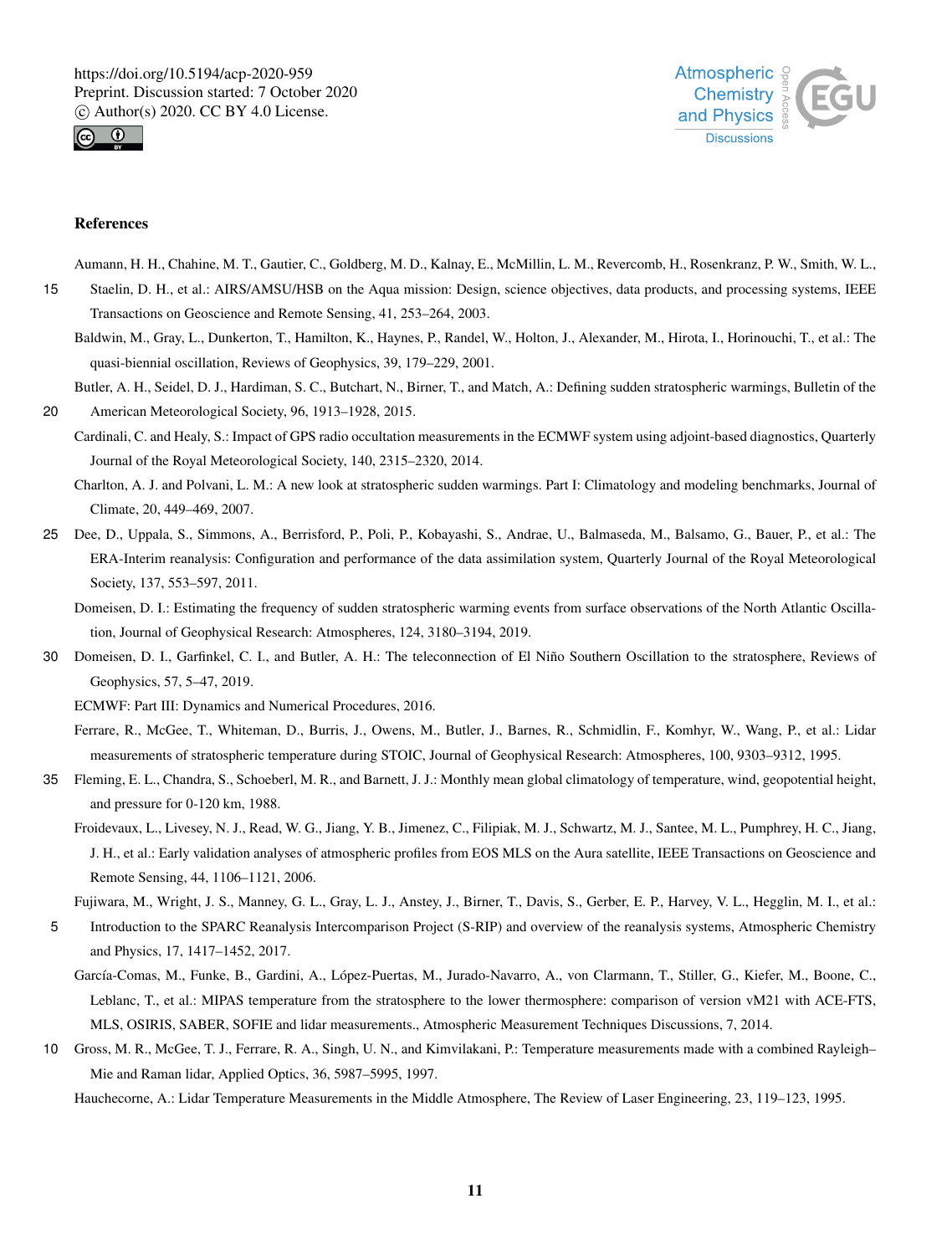



Hauchecorne, A. and Chanin, M.-L.: Density and temperature profiles obtained by lidar between 35 and 70 km, Geophysical Research Letters, 7, 565–568, 1980.

15 Hersbach, H. and Dee, D.: ERA5 reanalysis is in production, ECMWF Newsletter, 147, 2016.

Jenkins, D., Wareing, D., Thomas, L., and Vaughan, G.: Upper stratospheric and mesospheric temperatures derived from lidar observations at Aberystwyth, Journal of Atmospheric and Terrestrial Physics, 49, 287–298, 1987.

Kalnay, E., Kanamitsu, M., Kistler, R., Collins, W., Deaven, D., Gandin, L., Iredell, M., Saha, S., White, G., Woollen, J., et al.: The NCEP/NCAR 40-year reanalysis project, Bulletin of the American Meteorological Society, 77, 437–471, 1996.

20 Keckhut, P., McDermid, S., Swart, D., McGee, T., Godin-Beekmann, S., Adriani, A., Barnes, J., Baray, J.-L., Bencherif, H., Claude, H., et al.: Review of ozone and temperature lidar validations performed within the framework of the Network for the Detection of Stratospheric Change, Journal of Environmental Monitoring, 6, 721–733, 2004.

Kuo, Y.-H., Sokolovskiy, S., Anthes, R., and Vandenberghe, F.: Assimilation of GPS radio occultation data for numerical weather prediction, 2001.

25 Le Pichon, A., Assink, J., Heinrich, P., Blanc, E., Charlton-Perez, A., Lee, C. F., Keckhut, P., Hauchecorne, A., Rüfenacht, R., Kämpfer, N., et al.: Comparison of co-located independent ground-based middle atmospheric wind and temperature measurements with numerical weather prediction models, Journal of Geophysical Research: Atmospheres, 120, 8318–8331, 2015.

Leblanc, T., McDermid, I. S., Hauchecorne, A., and Keckhut, P.: Evaluation of optimization of lidar temperature analysis algorithms using simulated data, Journal of Geophysical Research: Atmospheres, 103, 6177–6187, 1998.

- 30 Leblanc, T., Sica, R. J., van Gijsel, J. A. E., Haefele, A., Payen, G., and Liberti, G.: Proposed standardized definitions for vertical resolution and uncertainty in the NDACC lidar ozone and temperature algorithms – Part 3: Temperature uncertainty budget, Atmospheric Measurement Techniques, 9, 4079–4101, https://doi.org/10.5194/amt-9-4079-2016, https://amt.copernicus.org/articles/9/4079/2016/, 2016.
- Lee, C., Smets, P., Charlton-Perez, A., Evers, L., Harrison, G., and Marlton, G.: The potential impact of upper stratospheric measurements 35 on sub-seasonal forecasts in the extra-tropics, in: Infrasound Monitoring for Atmospheric Studies, pp. 889–907, Springer, 2019.
	- Li, T., Leblanc, T., and McDermid, I. S.: Interannual variations of middle atmospheric temperature as measured by the JPL lidar at Mauna Loa Observatory, Hawaii (19.5 N, 155.6 W), Journal of Geophysical Research: Atmospheres, 113, 2008.
		- McGee, T. J., Ferrare, R. A., Whiteman, D. N., Butler, J. J., Burris, J. F., and Owens, M. A.: Lidar measurements of stratospheric ozone during the STOIC campaign, Journal of Geophysical Research: Atmospheres, 100, 9255–9262, 1995.
		- Miller, D., Brownscombe, J., Carruthers, G., Pick, D., and Stewart, K.: Operational temperature sounding of the stratosphere, Phil. Trans. R. Soc. Lond. A, 296, 65–71, 1980.
- 5 Picone, J. M., Hedin, A. E., Drob, D. P., and Aikin, A. C.: NRLMSISE-00 empirical model of the atmosphere: Statistical comparisons and scientific issues, Journal of Geophysical Research: Space Physics, 107, SIA 15–1–SIA 15–16, https://doi.org/10.1029/2002JA009430, https://agupubs.onlinelibrary.wiley.com/doi/abs/10.1029/2002JA009430, 2002.
	- Poli, P., Healy, S., and Dee, D.: Assimilation of Global Positioning System radio occultation data in the ECMWF ERA–Interim reanalysis, Quarterly Journal of the Royal Meteorological Society, 136, 1972–1990, 2010.
- 10 Russell, J. M., Mlynczak, M. G., Gordley, L. L., Tansock, J. J., and Esplin, R. W.: Overview of the SABER experiment and preliminary calibration results, in: Optical Spectroscopic Techniques and Instrumentation for Atmospheric and Space Research III, vol. 3756, pp. 277–289, International Society for Optics and Photonics, 1999.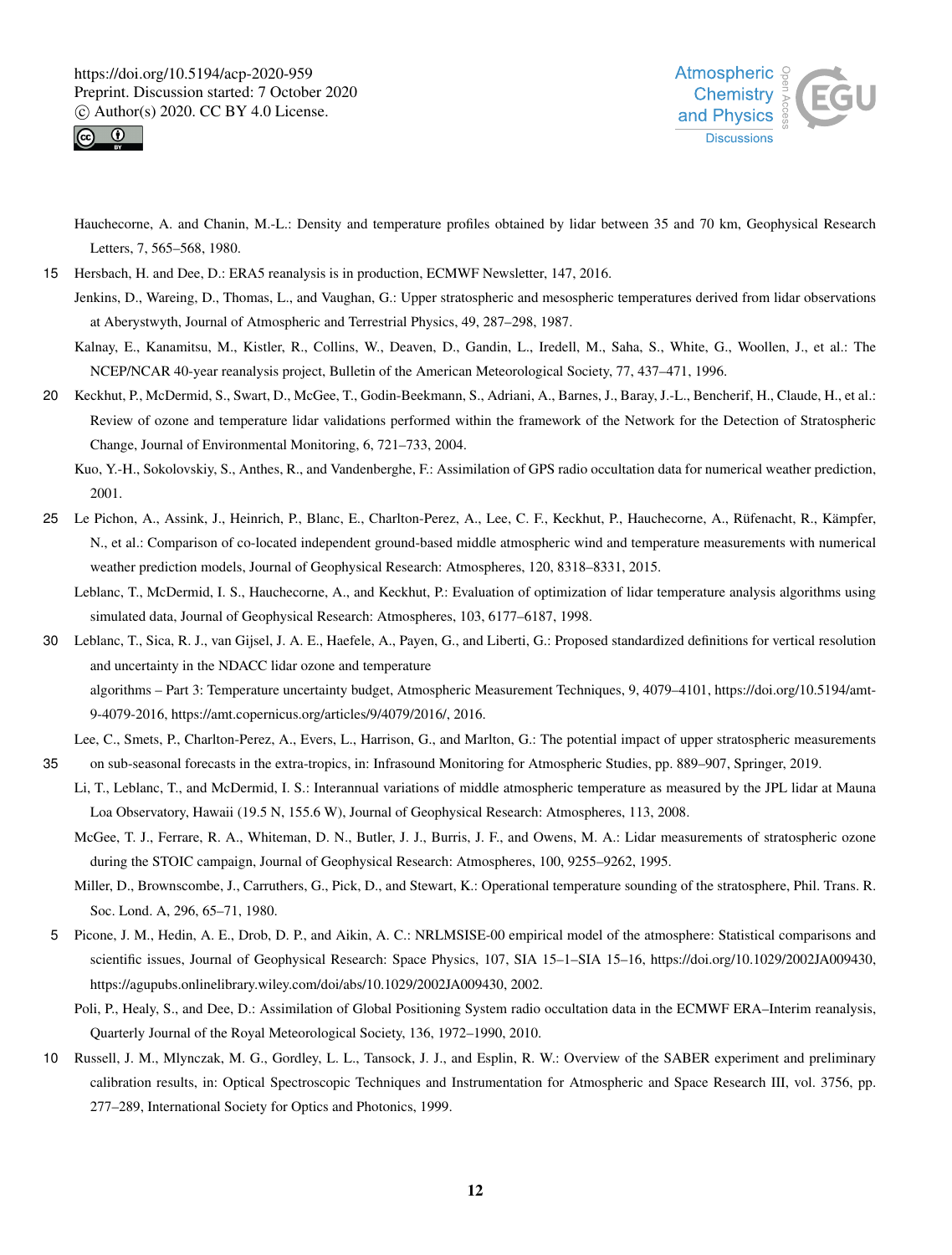



Schmidlin, F. J.: Repeatability and measurement uncertainty of the United States meteorological rocketsonde, Journal of Geophysical Research: Oceans, 86, 9599–9603, 1981.

15 Schwartz, M., Lambert, A., Manney, G., Read, W., Livesey, N., Froidevaux, L., Ao, C., Bernath, P., Boone, C., Cofield, R., et al.: Validation of the Aura Microwave Limb Sounder temperature and geopotential height measurements, Journal of Geophysical Research: Atmospheres, 113, 2008.

Seviour, W. J., Butchart, N., and Hardiman, S. C.: The Brewer–Dobson circulation inferred from ERA-Interim, Quarterly Journal of the Royal Meteorological Society, 138, 878–888, 2012.

20 Sica, R., Izawa, M., Walker, K., Boone, C., Petelina, S., Argall, P., Bernath, P., Burns, G., Catoire, V., Collins, R., et al.: Validation of the Atmospheric Chemistry Experiment (ACE) version 2.2 temperature using ground-based and space-borne measurements, Atmospheric Chemistry and Physics, 8, 35–62, 2008.

Simmons, A., Soci, C., Nicolas, J., Bell, B., Berrisford, P., Dragani, R., Flemming, J., Haimberger, L., Healy, S., Hersbach, H., Horányi, A., Inness, A., Munoz-Sabater, J., Radu, R., and Schepers, D.: Global stratospheric temperature bias and other stratospheric aspects of ERA5

25 and ERA5.1, 859, https://doi.org/10.21957/rcxqfmg0, https://www.ecmwf.int/node/19362, 2020.

Skerlak, B., Sprenger, M., and Wernli, H.: A global climatology of stratosphere-troposphere exchange using the ERA-Interim data set from 1979 to 2011, Atmospheric Chemistry and Physics, 14, 913, 2014.

Steinbrecht, W., McGee, T., Twigg, L., Claude, H., Schönenborn, F., Sumnicht, G., and Silbert, D.: Intercomparison of stratospheric ozone and temperature profiles during the October 2005 Hohenpeißenberg Ozone Profiling Experiment (HOPE), Atmospheric Measurement

30 Techniques, 2, 125–145, 2009.

Stiller, G., Kiefer, M., Eckert, E., Von Clarmann, T., Kellmann, S., García-Comas, M., Funke, B., Leblanc, T., Fetzer, E., Froidevaux, L., et al.: Validation of MIPAS IMK/IAA temperature, water vapor, and ozone profiles with MOHAVE-2009 campaign measurements, Atmospheric Measurement Techniques (AMT), 5, 289–320, 2012.

- Susskind, J., Barnet, C., Blaisdell, J., Iredell, L., Keita, F., Kouvaris, L., Molnar, G., and Chahine, M.: Accuracy of geophysical parameters derived from Atmospheric Infrared Sounder/Advanced Microwave Sounding Unit as a function of fractional cloud cover, Journal of Geophysical Research: Atmospheres, 111, 2006.
- 400 Wang, P.-H., McCormick, M., Chu, W., Lenoble, J., Nagatani, R., Chanin, M., Barnes, R., Schmidlin, F., and Rowland, M.: SAGE II stratospheric density and temperature retrieval experiment, Journal of Geophysical Research: Atmospheres, 97, 843–863, 1992.
	- Waters, J. W., Froidevaux, L., Harwood, R. S., Jarnot, R. F., Pickett, H. M., Read, W. G., Siegel, P. H., Cofield, R. E., Filipiak, M. J., Flower, D. A., et al.: The earth observing system microwave limb sounder (EOS MLS) on the Aura satellite, IEEE Transactions on Geoscience and Remote Sensing, 44, 1075–1092, 2006.
- 405 Wing, R., Hauchecorne, A., Keckhut, P., Godin-Beeckmann, S., Khaykin, S., and Mccullough, E.: Lidar temperature series in the middle atmosphere as a reference data set–Part 2: Assessment of temperature observations from MLS/Aura and SABER/TIMED satellites, Atmospheric Measurement Techniques, 11, 6703–6717, 2018.
	- Wu, D., Read, W., Shippony, Z., Leblanc, T., Duck, T., Ortland, D., Sica, R., Argall, P., Oberheide, J., Hauchecorne, A., et al.: Mesospheric temperature from UARS MLS: retrieval and validation, Journal of Atmospheric and Solar-Terrestrial Physics, 65, 245–267, 2003.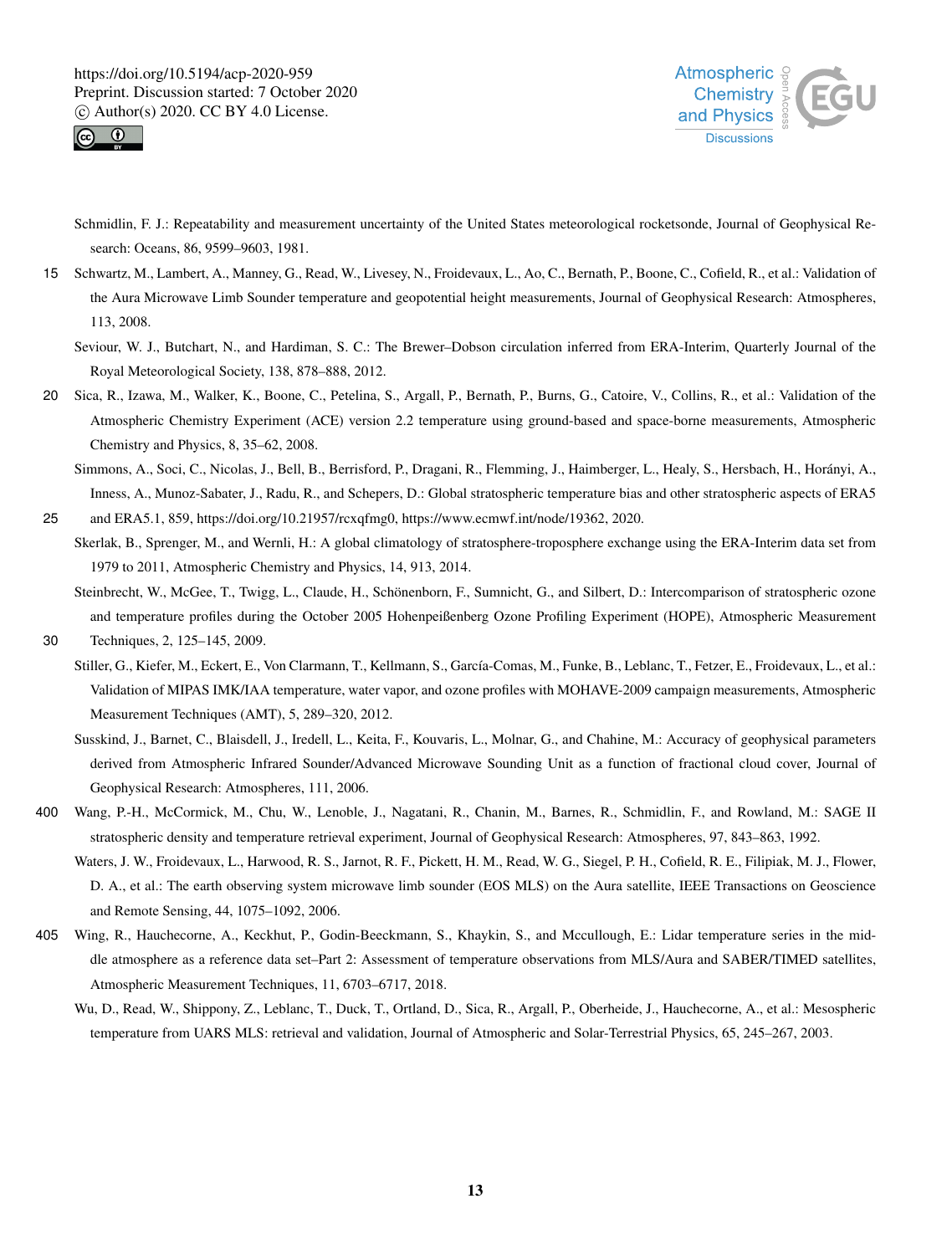





Figure 1. Mean profiles of matched temperatures from ERA-interim (blue) and Rayleigh temperature lidar (red) positioned at a) Hohenpeissenburg, b) Mauna Loa, c) Observatoire de Haute-Provence and d) Table Mountain Observatory for winter months (ONDJFM) between 1990 and 2017. Shading depicts 1 standard deviation in the mean temperature. The vertical profiles of the mean of the differences between ERA-interim and each lidar shown in a-d is shown in e-h respectively; shading shows 1 standard deviation of mean difference. Red dots show model levels where the mean of the differences were different from zero at the 95% significance level.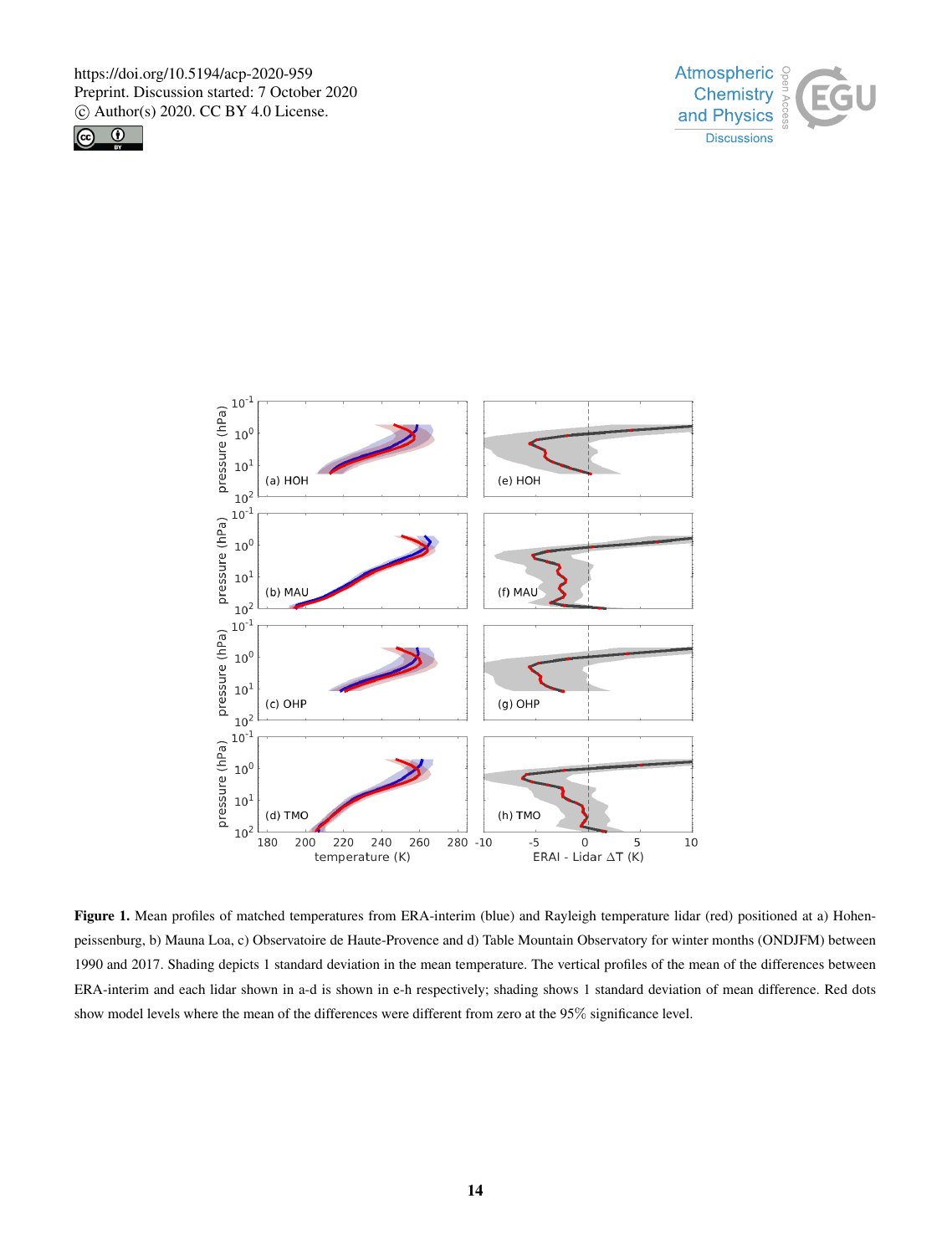





Figure 2. Mean profiles of matched temperatures from ERA-interim (blue) and EOS MLS passes (red)at a) Hohenpeissenburg, b) Mauna Loa, c) Observatoire de Haute-Provence and d) Table Mountain Observatory for winter months (ONDJFM) between 2000 and 2017. Shading depicts 1 standard deviation in the mean temperature. The vertical profiles of the mean of the differences between ERA-interim and EOS MLS shown in a-d is shown in e-h respectively; shading shows 1 standard deviation of mean difference. Red dots show model levels where the mean of the differences was different from zero at the 95% significance level.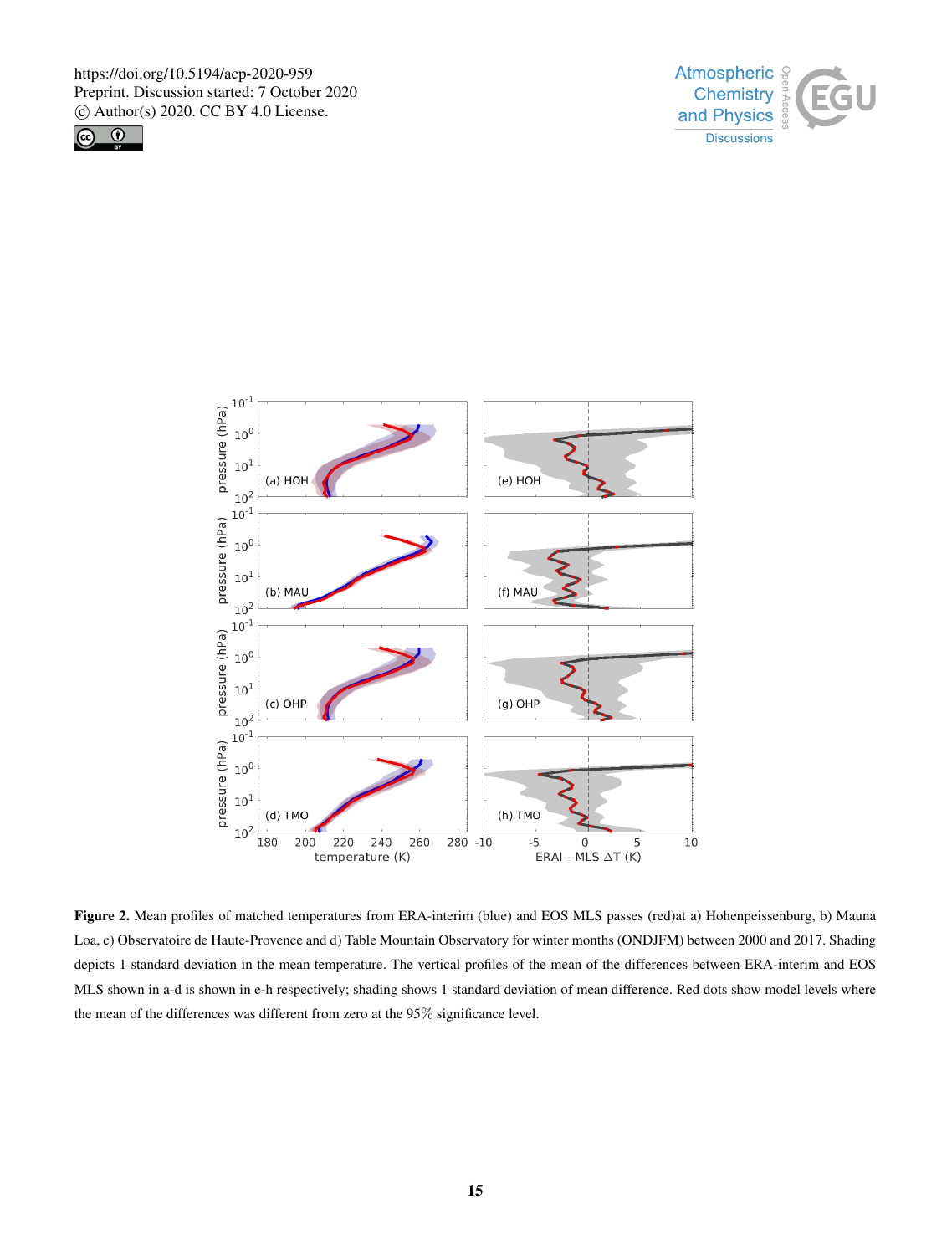





Figure 3. Mean profiles of matched temperatures from ERA-5 (blue) and Rayleigh temperature lidar (red) positioned at a) Hohenpeissenburg, b) Mauna Loa, c) Observatoire de Haute-Provence and d) Table Mountain Observatory for winter months (ONDJFM) between 1990 and 2017. Shading depicts 1 standard deviation in the mean temperature. The vertical profiles of the mean of the differences between ERA-5 and each lidar shown in a-d is shown in e-h respectively; shading shows 1 standard deviation of mean difference. Red dots show model levels where the mean of the differences were different from zero at the 95% significance level.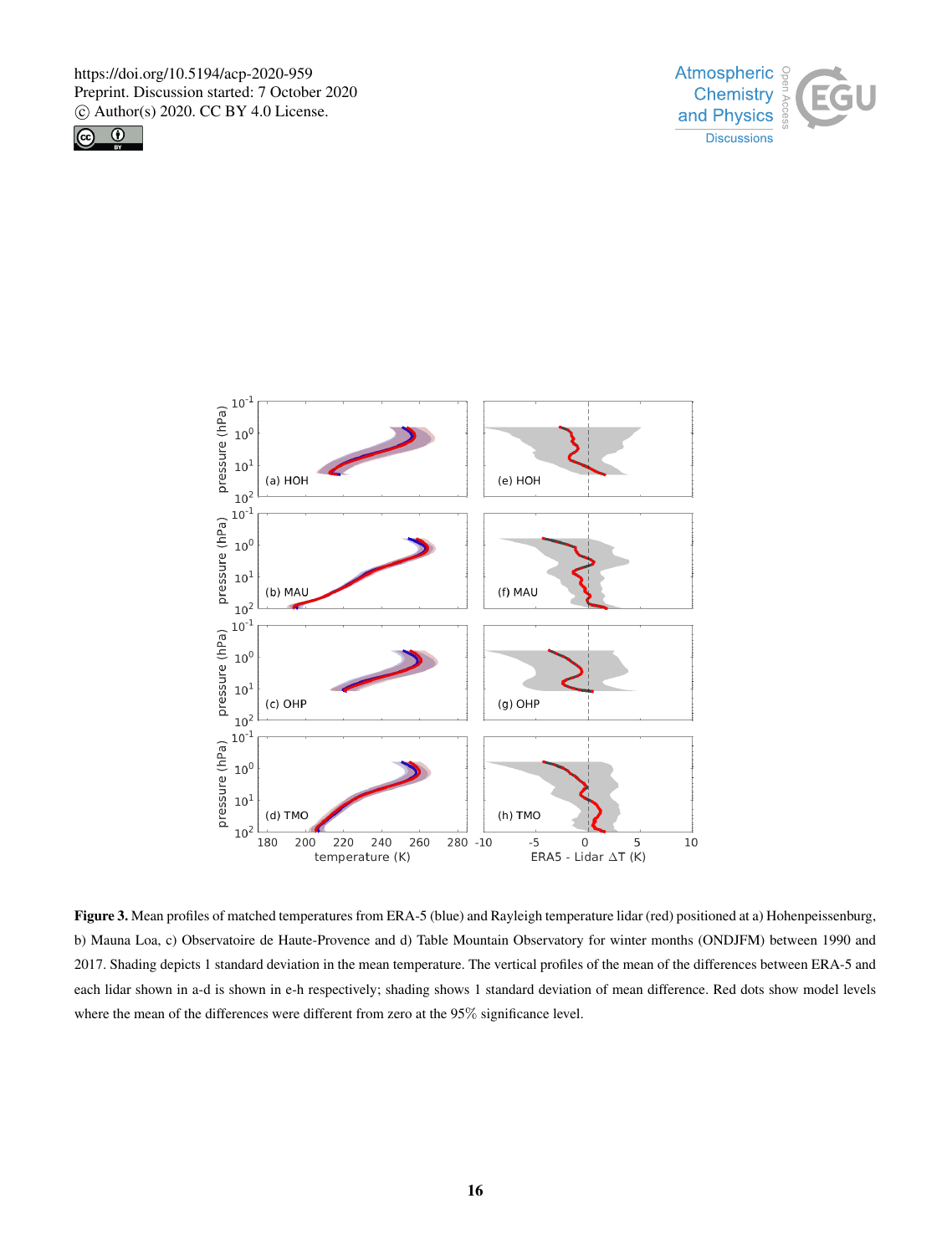





Figure 4. Mean profiles of matched temperatures from ERA-interim (blue) and EOS MLS passes (red)at a) Hohenpeissenburg, b) Mauna Loa, c) Observatoire de Haute-Provence and d) Table Mountain Observatory for winter months (ONDJFM) between 1990 and 2017. Shading depicts 1 standard deviation in the mean temperature. The vertical profiles of the mean of the differences between ERA-5 and EOS MLS are shown in a-d is shown in e-h respectively; shading shows 1 standard deviation of mean difference. Red dots show model levels where the mean of the differences was different from zero at the 95% significance level.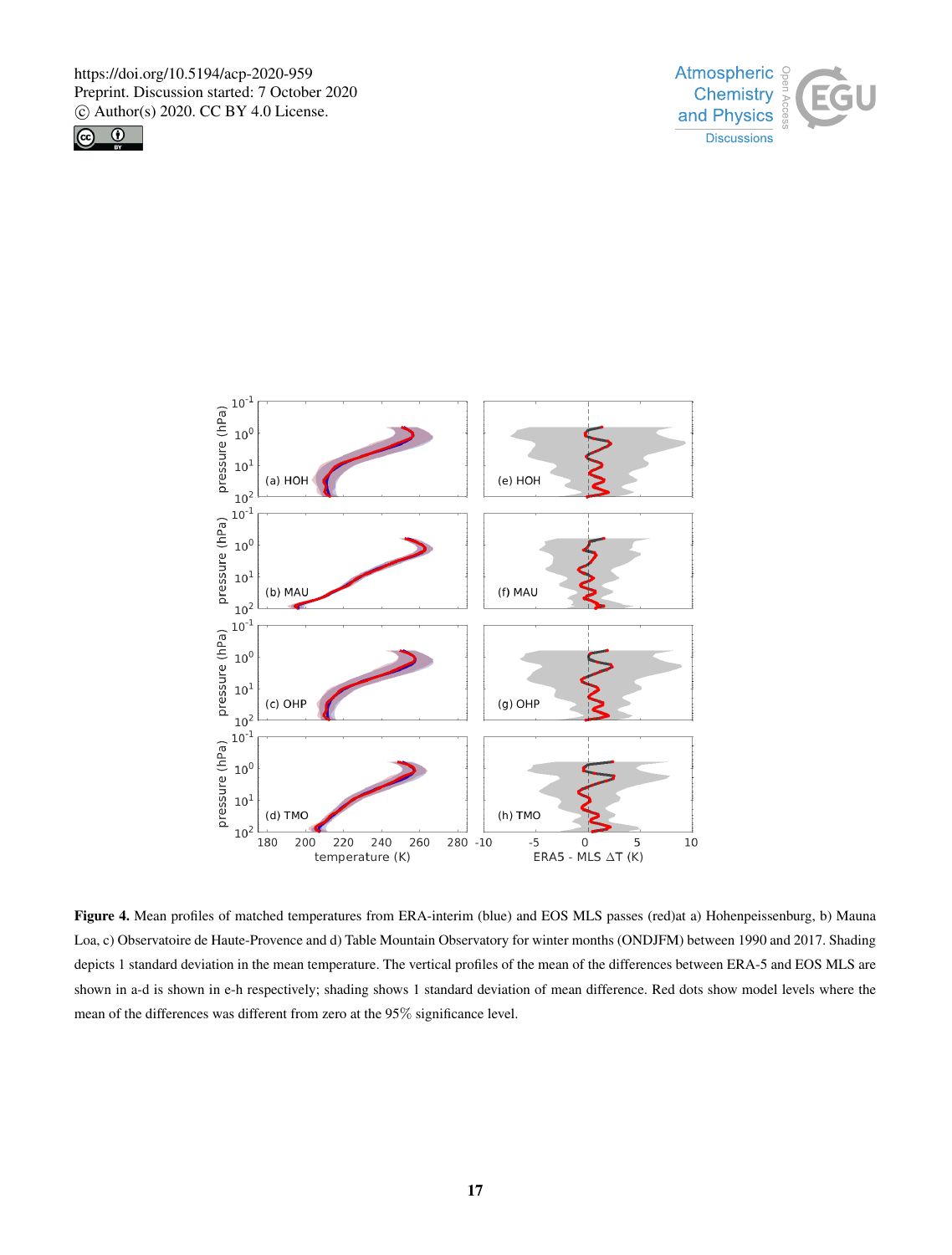





Figure 5. Temperature bias between ERA-interim and temperature lidars at (a) Hohenpeissenburg, (b) Mauna Loa, (c) Observatoire de Haute-Provence and (d) the table mountain observatory for the winter months ONDJFM. Green is ERA-interim comparisons from 1990 to 2000, purple is ERA-interim comparisons from 2000 to 2007 and blue is ERA-interim comparisons from 2007-2017. The solid lines are the mean and the shading is one standard deviation of the means.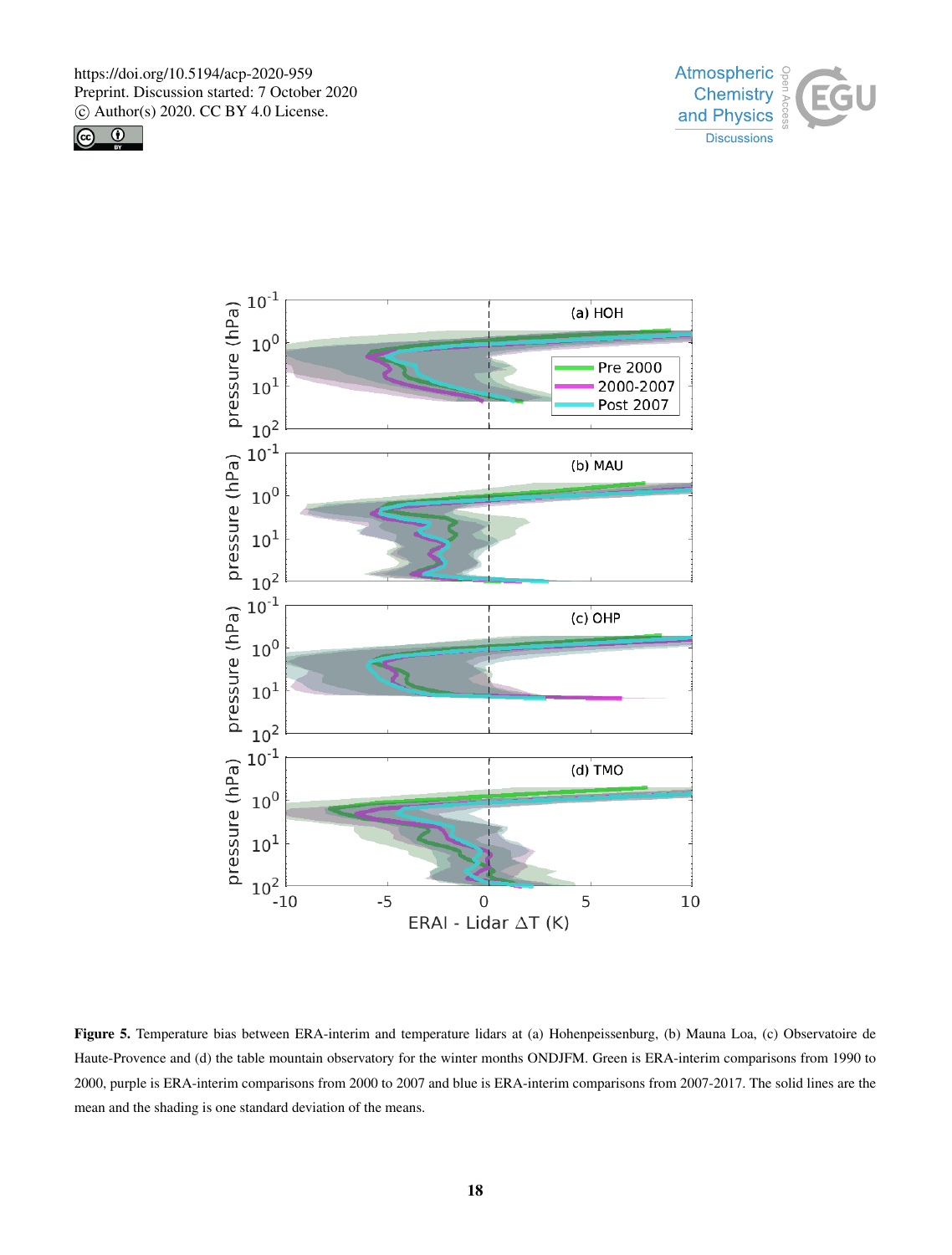





Figure 6. Temperature bias between ERA-5 and temperature lidars at (a) Hohenpeissenburg, (b) Mauna Loa, (c) Observatoire de Haute-Provence and (d) the table mountain observatory for the winter months ONDJFM. Green is ERA-5 comparisons from 1990 to 2000, purple is ERA-5 comparisons from 2000 to 2007 and blue is ERA-5 comparisons from 2007-2017. The solid lines are the mean and the shading is one standard deviation of the means.